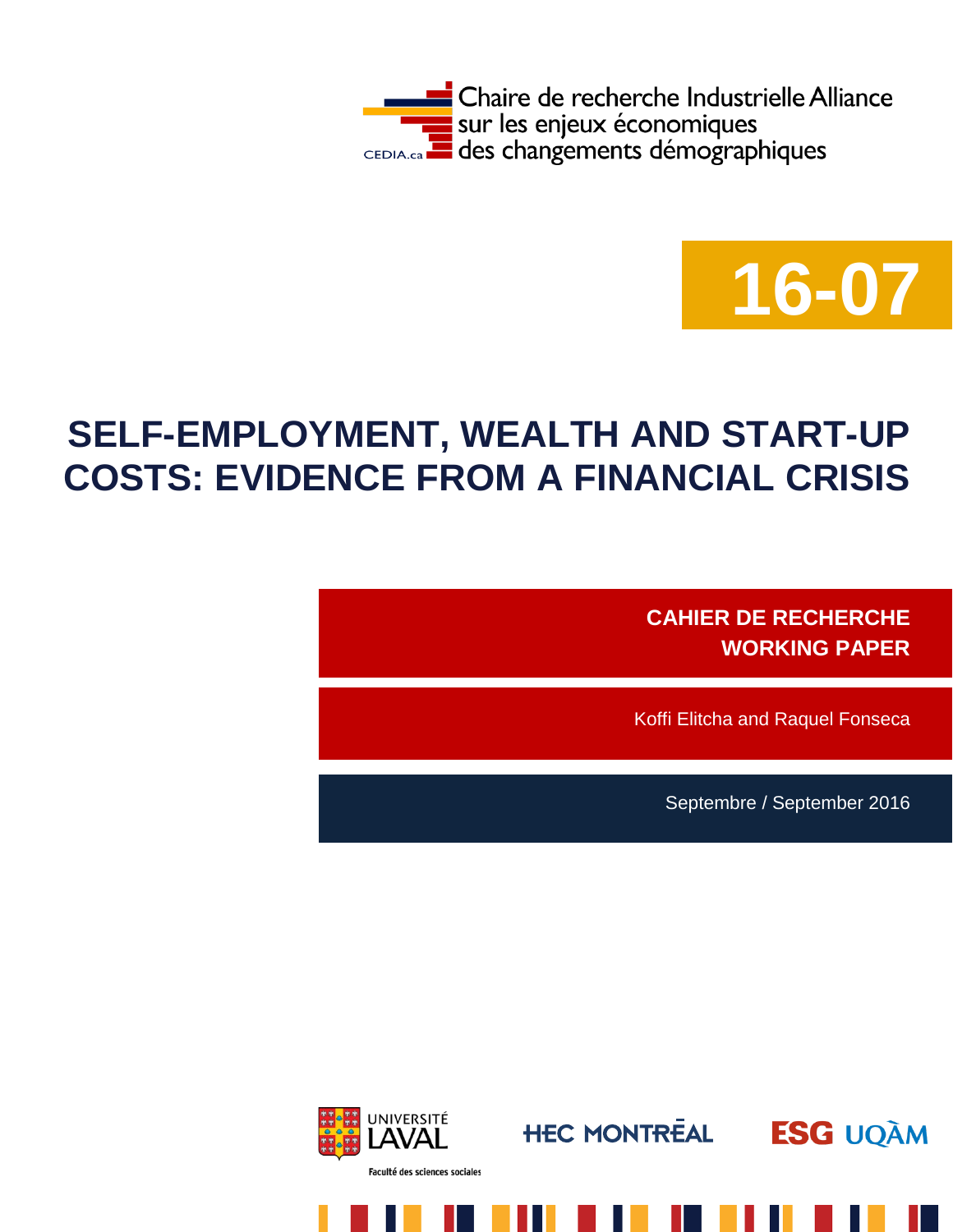La Chaire de recherche Industrielle Alliance sur les enjeux économiques des changements démographiques est une chaire multi-institutionnelle qui s'appuie sur un partenariat avec les organisations suivantes :

**- Centre interuniversitaire de recherche en analyse des organisations (CIRANO) - iA Groupe financier - Retraite Québec**

> Les opinions et analyses contenues dans les cahiers de recherche de la Chaire ne peuvent en aucun cas être attribuées aux partenaires ni à la Chaire elle-même et elles n'engagent que leurs auteurs.

Opinions and analyses contained in the Chair's working papers cannot be attributed to the Chair or its partners and are the sole responsibility of the authors.

© 2016 Koffi Elitcha and Raquel Fonseca. Tous droits réservés. All rights reserved. Reproduction partielle permise avec citation du document source, incluant la notice ©. Short sections may be quoted without explicit permission, if full credit, including © notice, is given to the source.

Dépôt légal : Bibliothèque et Archives nationales du Québec et Bibliothèque et Archives Canada, 2016. ISSN 2368-7207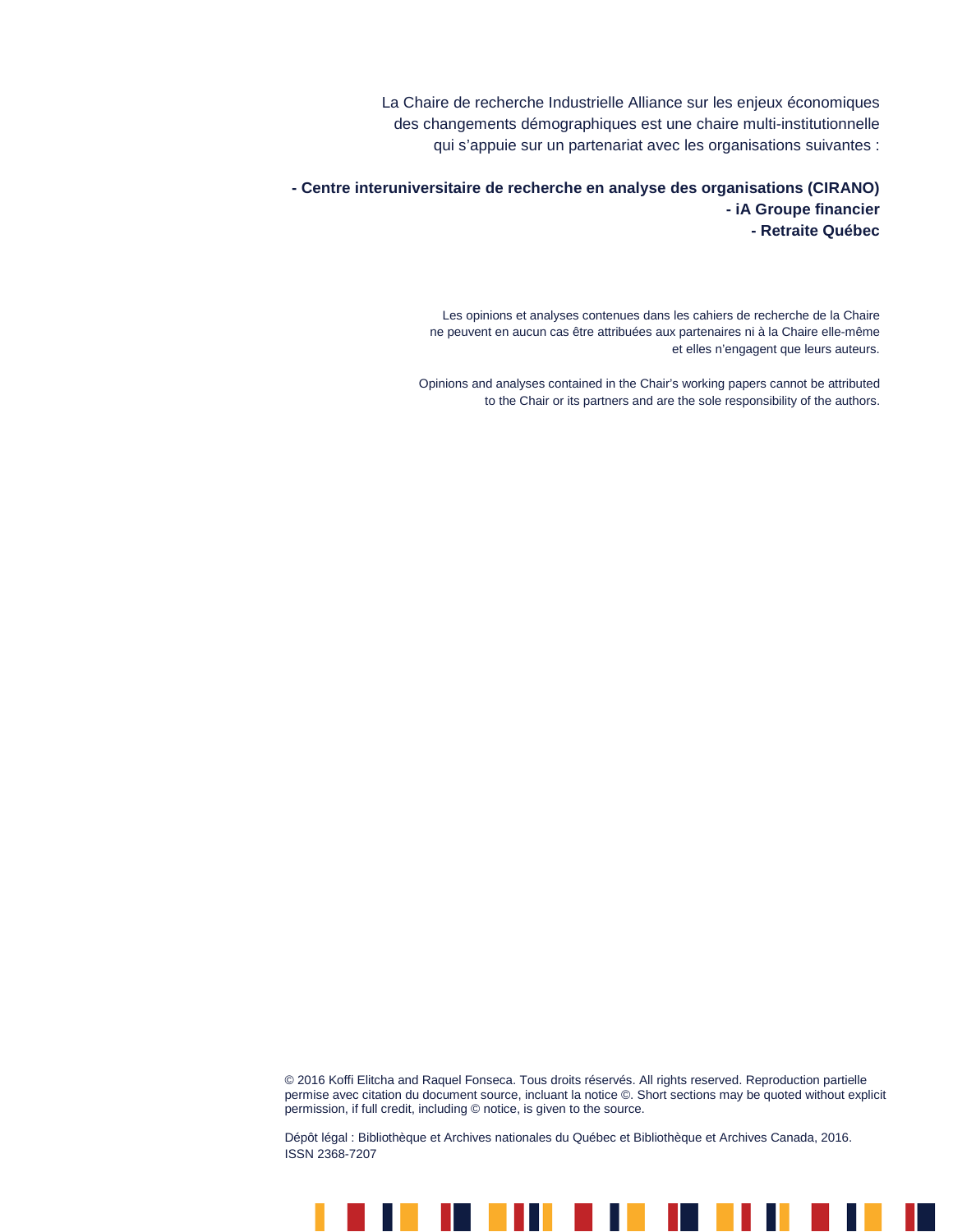# Self-Employment, Wealth and Start-up Costs: Evidence from a Financial Crisis

Koffi Elitcha <sup>∗</sup> Raquel Fonseca †

This version: August 2016

#### Abstract

Financial constraints affect in important ways the decision of individuals to become entrepreneur (self-employed). This implicitly suggests a positive relation between the propensity of individuals to become entrepreneur and their personal wealth. Recent theoretical work and empirical evidence confirm this hypothesis. More interestingly, it has been shown that the slope of the entrepreneurship-wealth relationship increases with the extent of liquidity constraints and flattens with the magnitude of start-up costs. Using individual level data from 3 surveys (SHARE, ELSA and HRS) in Europe and United States, as well as the World Bank's Doing Business data, this paper empirically zeroes in on the impact of start-up costs on the self-employment-wealth relationship. The dynamic nature of the data enables us to investigate potential effects of the last global financial crisis. Results confirm the strong positive relationship between the entrepreneurial choice and wealth, as well as the negative effect stemming from the increase in start-up costs. Interestingly, although there is no strong evidence that wealth in itself played a bigger role during the crisis, we find that the negative impact of start-up costs on wealth proved to be significantly pronounced during the last crisis.

Keywords: Self-Employment, Occupational Choice, Wealth, Liquidity Constraints, Start-up Costs, Financial Crisis

JEL Classification: E02, E21, J21, J24

<sup>∗</sup>ESG UQAM. Email: elitcha.koffi aseye@courrier.uqam.ca

<sup>†</sup>Corresponding author: ESG UQAM, CIRANO and RAND. Email: fonseca.raquel@uqam.ca. Department of Economics, UQAM: 320 Ste-Catherine Street East, Montreal (Quebec), Canada, H2X 1L7. We thank Alain Delacroix, Pavel Sevick, and Markus Poschke for their helpful comments. This research was supported by CRSH Insight Grant. This research is also part of the program of the Industrial Alliance Research Chair on the Economics of Demographic Change. Errors are our own.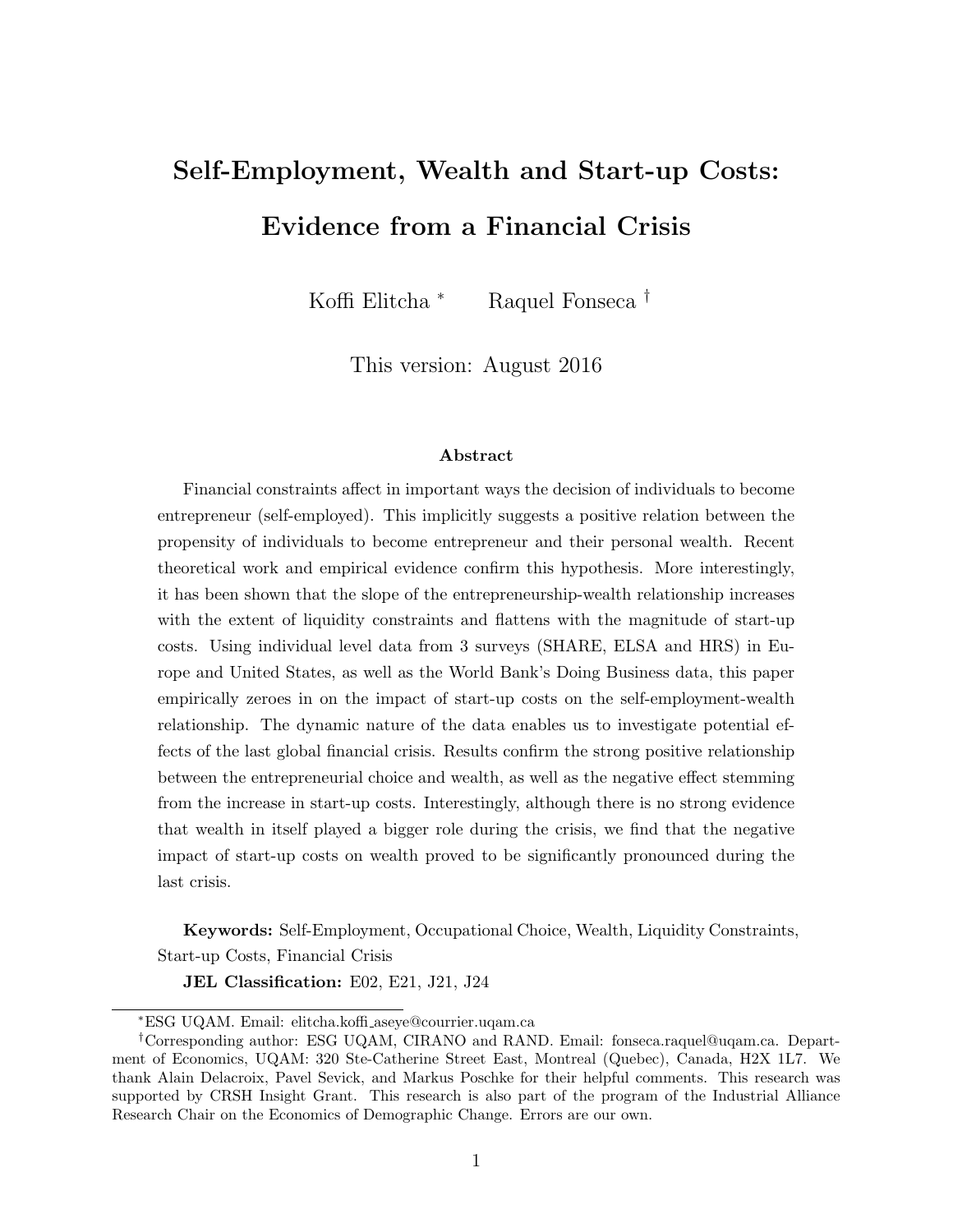## 1 Introduction

While it seems that we live in an era of the cult of the entrepreneur, it is important to remember that institutional regulations such as the ease of getting credit, or the extent of start-up costs, might prevent some individuals from embarking on a new business venture. The decision to become an entrepreneur rather than a wage worker, is of course an individual choice and is made on the basis of many considerations. In this paper, we however focus on how start-ups costs could impinge on this occupational choice when individuals are already faced with important liquidity constraints. Start-up costs here, should not be confused with the financial amount required to start a particular business project – which varies depending on the type of project. Instead, we refer to the fixed cost (in terms of administrative burdens) of meeting the regulatory requirements for setting up a limited liability company, in a given country for instance. In that sense, these entry costs  $<sup>1</sup>$  could be viewed as a disutility</sup> stemming from meeting these mandatory entry regulations.

The question on whether or not financial constraints in itself, influence the individual decision to turn entrepreneur, has received much attention in the rapidly increasing literature on entrepreneurship. If these constraints constitute a determinant factor, one should observe, other things being equal, that wealthier people are more likely to start new businesses. Evans and Jovanovic (1989) formalize this idea and show that there exists a minimum level of wealth above which individuals choose to become entrepreneur, in a financial constrained environment. Their seminal paper develops and successfully tests the prediction that personal wealth increases the probability of becoming an entrepreneur. Although the validity of this hypothesis has further been questioned by Hurst and Lusardi (2004) who find that the positive relationship between wealth and entry into entrepreneurship holds only at the top of the wealth distribution, thus cannot be regarded as an implication of borrowing constraints, Cagetti and De Nardi (2006) clearly show through their dynamic occupational choice model, that Hurst and Lusardi's result is in fact, not inconsistent with the view that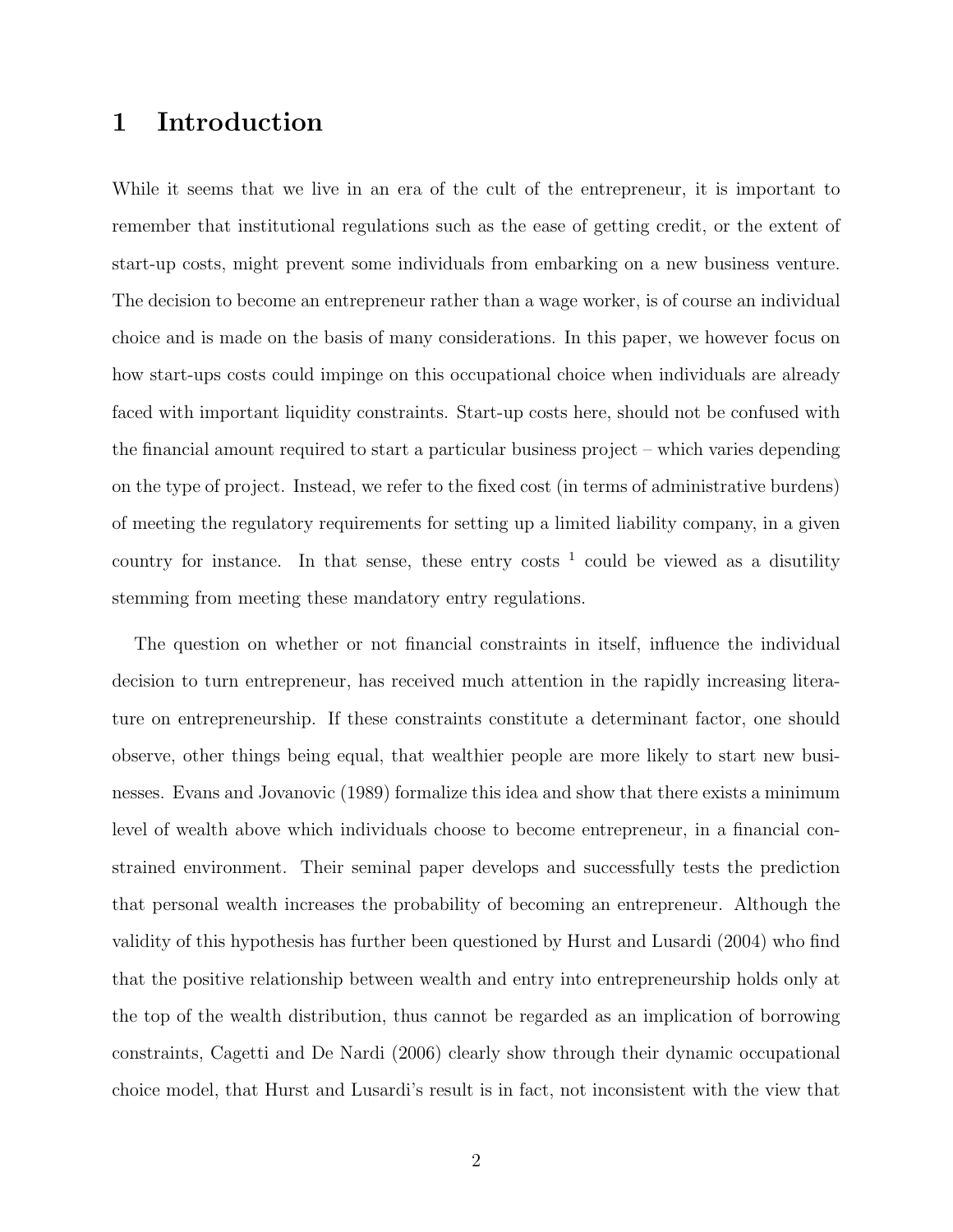entrepreneurs are borrowing constrained. Now, if liquidity constraints make it more likely for wealthier people to become entrepreneurs, how possibly could start- up costs affect this wealth-entrepreneurship relationship? Do the wealth and start-up costs effects vary with the business cycle? For instance, assuming that liquidity constraints are more severe during financial crises or economic downturns, should we expect the wealth and start-up costs effects on the individual decision to start a new venture, to be more pronounced at these times? These are the questions we address in this paper.

The definition of an entrepreneur is a controversial issue and can differ in some extent, depending on the particular questions one wishes to address (see Quadrini (2009) for a discussion on that matter). However, in empirical studies and particularly in the occupational choice literature, an entrepreneur is commonly identified as a self-employed person as opposed to working for someone else. Given the nature of the questions addressed in this paper, we also follow this definition. Recent cross-country evidences report that self-employment expands during downturns (see Bosch and Maloney (2008) or Loayza and Rigolini (2011) for instance). Controlling for this effect through time specific effects, we empirically investigate the possibility that individuals could in fact, be less likely to start their own business during times of recessions or severe financial crises because of the financing constraints inherent to these periods. More interestingly, we examine the joint effects of liquidity constraints and start-up costs , under these circumstances, on the choice to become self-employed. Our focus is on the effects stemming from the recent global financial crisis. The latter was associated with a large and sudden decline in personal wealth and venture capital funding, on top of a severe tightening of credit to small businesses or start-ups. Although several policy sources report the detrimental effects the global crisis had on entrepreneurship as well as on small and medium businesses, we are not aware of any study that does a thorough empirical investigation on the issue, and in particular, on how the crisis might have influenced the joint effects of liquidity constraints and entry costs.

Our paper is related to the vast literature on the role of wealth for entrepreneurship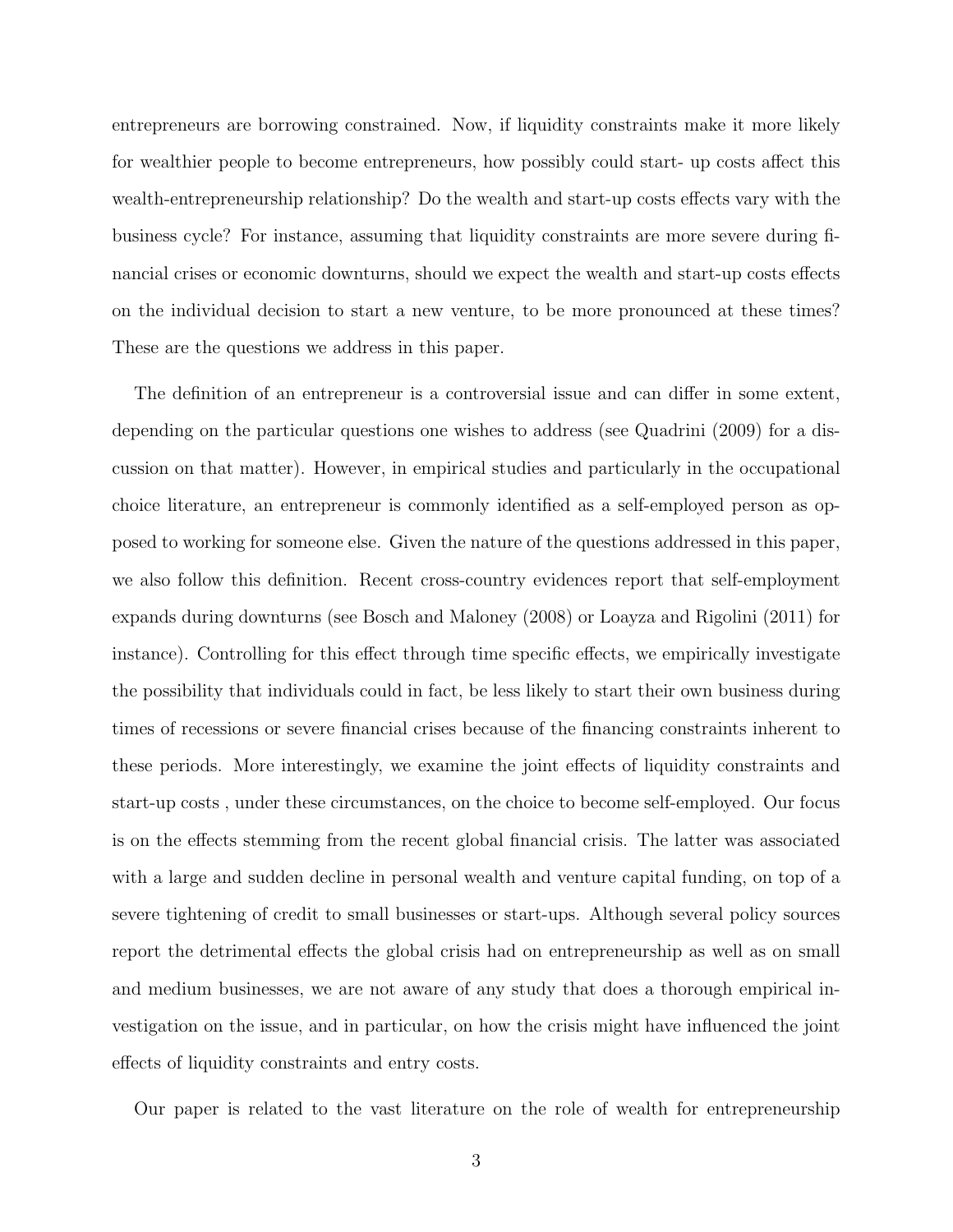entry in presence of financing constraints (see Quadrini (2009) for a review of some of these studies). Start-up costs constitute another important element that could somehow affect the decision to start a new venture. Despite the evidence that they vary substantially across countries (see work by Nicoletti et al. (1999) for OECD countries), the issue has received relatively far less attention in the occupational choice literature. The idea that start-up costs might negatively impinge on the decision to become entrepreneur, has already been developed in Fonseca, Lopez-Garcia and Pissarides (2001). Introducing an occupational choice decision in a search and matching model, they show that start-up costs discourage entrepreneurship and decrease the level of employment in the economy. However, their focus is on the employment effects of start-up costs; so how the latter decrease the fraction of entrepreneurs in an economy without financial market imperfections is left unanswered. Rissman (2007) assesses the impact of start-up costs on employment transitions using a search framework of the labor market which allows for mobility between unemployment, self-employment and wage work. She finds a very small negative effect of business startup costs on the steady state self-employment rate. In fact, as carefully pointed out in her paper, that result simply indicates that entry costs do not have a significant impact in an environment that completely abstracts from liquidity constraints. For a sample of European firms, Klapper et al. (2006) show that high start-up costs hamper the creation of new firms, especially in sectors that should naturally have high entry rates. Yet, their interest is not on the individual occupational choice and consequently they do not examine the role of wealth in the process. The closest work to our paper is the one by Fonseca et al. (2007) which provides interesting insights into the interplay between liquidity constraints and start-up costs and its implications for the occupational choice. Using a dynamic occupational choice model, they document a positive relationship between the fraction of entrepreneurs in the economy and the level of wealth at equilibrium, but more interestingly, find that this relationship flattens out with the introduction of start-up costs. The reason is that, entry costs–being a sort of disutility– decrease the marginal value of wealth under liquidity constraints, thus making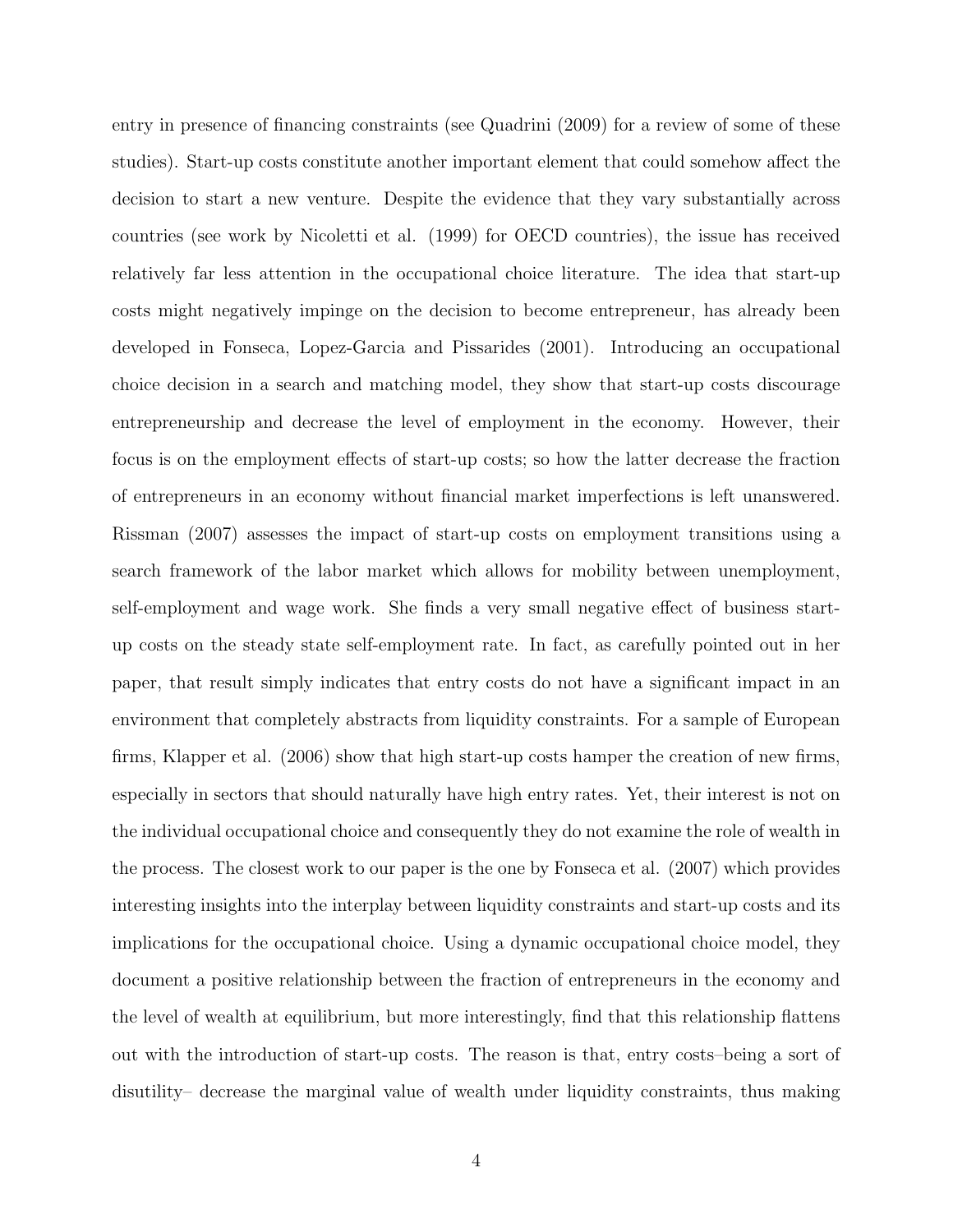it even more important for the entrepreneurship decision. We refer to this negative impact of start-up costs, as the "start-up costs hypothesis". This prediction is supported by the empirical estimation conducted in their paper.

Our study differs from theirs in investigating the joint effects of wealth and start-up costs in a dynamic context, with a focus on the 2007-2010 financial crisis. To do so, we use several waves of individual level data as well as new institutional data on start-up costs. The individual level data come from three sibling surveys which focus on older people (aged 50 or more): The Survey of Health, Ageing and Retirement in Europe (SHARE), the English Longitudinal Study of Ageing (ELSA) in England and the Health and Retirement Study (HRS) in the United States. Our focus on older people can be justified by two main reasons: The first is the high incidence of self-employment among the senior population, which has been documented and explained in the literature (see for instance Quinn (1980); Hochguertel (2010) or Zissimopoulos and Karoly (2007) among others). The second reason is that, these surveys are unique in providing directly comparable key and timely variables across several European countries and the United States, which is crucial to address our empirical questions. The country level (institutional) data are mainly a product of the World Bank's Doing Business Project. The dynamic nature of the data enables us to take advantage of time variation in order to investigate effects of the 2008-2010 global financial crisis.

Estimation results validate the start-up costs hypothesis. That is, there is a strong positive relationship between the propensity to become self-employed and personal wealth; yet startup costs tend to flatten out this relationship. What this suggests is that, the marginal value of wealth is attenuated under liquidity constraints, in countries with bigger start-up costs. To put it another way, entry costs constitute an additional burden that makes wealth even more important in presence of financing constraints. More interestingly, we find evidence that the negative impact of start-up costs is not a non-varying phenomenon, but rather presents an important dynamic component. In particular, while wealth in itself does not seem to play a bigger role during the crisis, we document that the negative impact of start-up costs on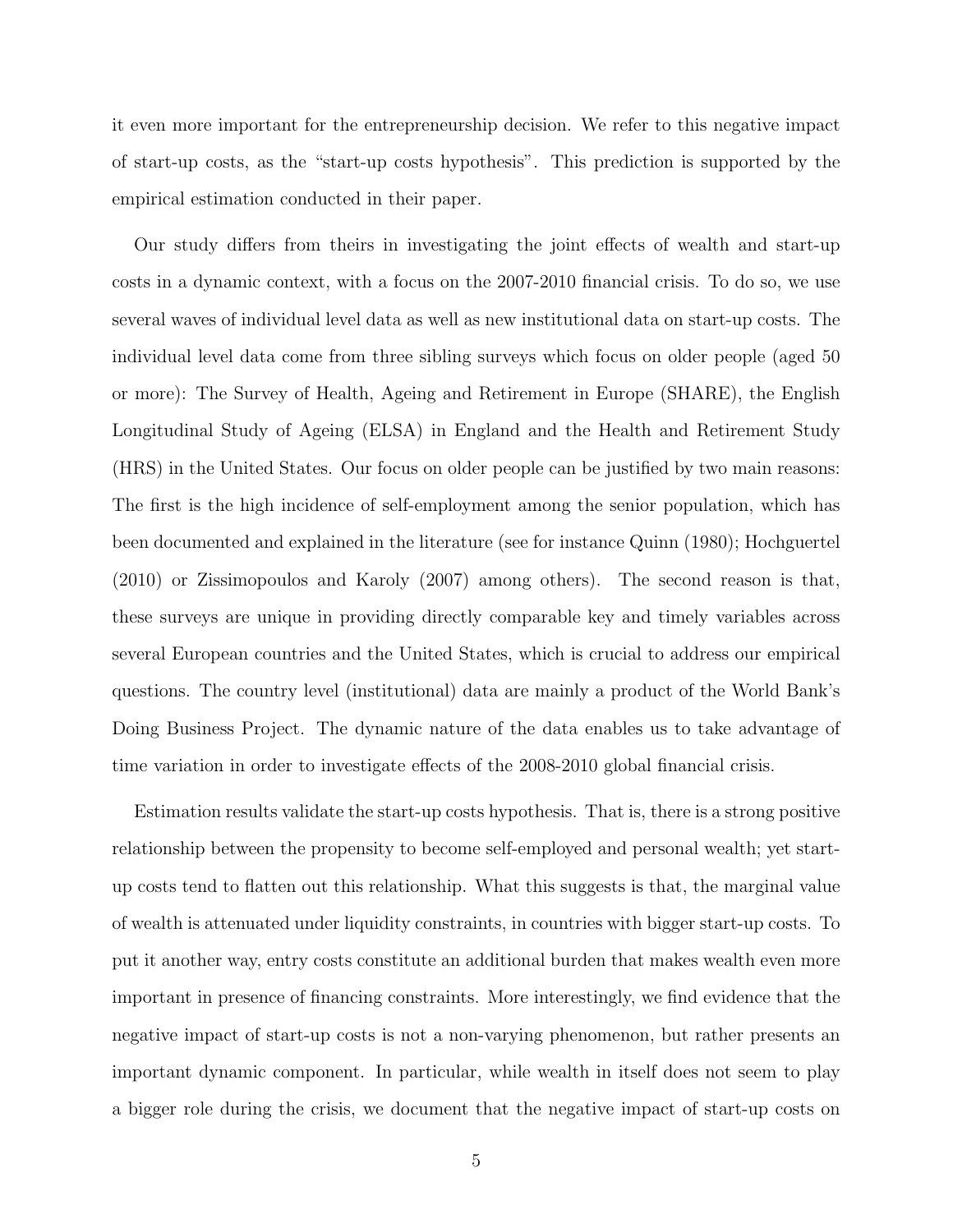wealth proves to be significantly pronounced during the crisis, that is, in 2010 compared to the periods 2004, 2006 and 2012.

The remainder of the paper is organized as follows. The next section presents the data and shows some descriptive statistics from them. Section 3 breaks down our econometric strategy. Section 4 discusses the results and Section 5 concludes.

### 2 Data and Descriptive Analysis

The analysis is based on cross-country data from various sources and at different periods of time. We distinguish between individual level data and country level institutional data.

#### 2.1 Individual Data

These data come from three longitudinal surveys: The Survey of Health, Ageing and Retirement in Europe (SHARE), the English Longitudinal Study of Ageing (ELSA) in England, and the Health and Retirement Study (HRS) in the United States. They focus on individuals aged 50 and over, provide comparable information and can be used for various analyses. Detailed information on health, socio-economic status and family networks are contained therein. The SHARE is the last (of the three) to be established and its development closely follows its sibling studies. We use the four  $(4)$  regular<sup>2</sup> SHARE waves: the first collected in 2004, the second in 2006, the fourth in 2010 and the fifth in 2012. For ELSA, we use the waves 2 (2004), 3 (2006), 4 (2008), 5 (in 2010) and 6 (2012). Likewise, we exploit the HRS waves 7 (2004), 8 (2006), 9 (2008), 10 (2010) and 11 (in 2012).<sup>3</sup> Our analysis is exclusively based on respondents between 50 and 80 years old. This choice is motivated by the fact that few people are on the labor market after 80.

We essentially use three categories of variables from these surveys: the demographic variables, the labor market status and the household wealth. Demographic variables include: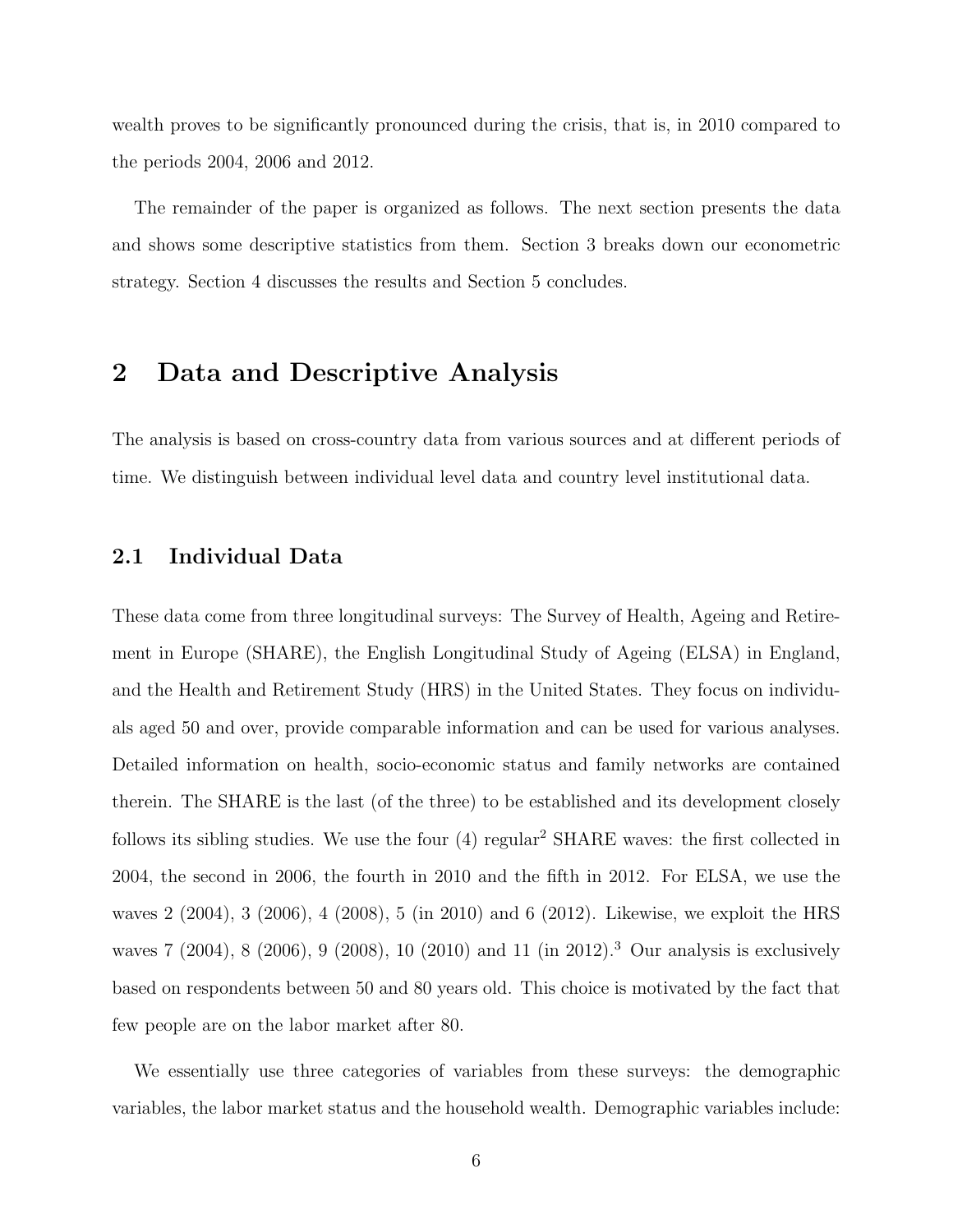gender, education, marital status, age, household size and health status. Two levels of education are considered: Highly educated individuals and the others. Highly educated are college graduate and over. We lump low and middle educated individuals together. Household size is the number of people in the household. As for the self-reported health status, three categories are retained: Very good health, Good health and fair/Poor health. The marital status is whether the respondent is currently married or not. The labor market status and the household wealth constitute together with the institutional variables, our main variables of interest. Table 1 summarizes descriptive statistics for selected variables.

With regard to the labor market status, we allow for three options: Self-employed, wage workers and non-working people. A self-employed <sup>4</sup> in our analysis, is someone who reports being self-employed and making a living only from that activity. In other words, we exclude those who declare being self-employed but not receiving earnings from it, and those who are self-employed but also hold a wage work in addition. Although this is a broad definition of entrepreneurship, it certainly includes people who possess and manage businesses –regardless of whether they are own-account workers or employers. Besides, self-employment as a measure of entrepreneurship is commonly used in the occupational choice literature, especially in empirical studies (as dicussed in Quadrini (2009)). Non-working population includes retired, unemployed, disabled (sick) respondents. Table 2 below displays the percentage of individuals in each group, by country.

The percentage of respondents in the non working population is remarkably important in all countries. This is not surprising given this group encompassses different sorts of people (retired, unemployed, disabled, sick). It can also be explained in some extent by the age characteristics of our sample (50 to 80 years old individuals). The share of self-employed is reasonably and unsurprisingly low. However, it also varies substantially across countries –from 3.34% in Austria to 13.19% in Greece. The latter is well known to have a high self-employment rate (in fact, one of the highest in Europe for many years<sup>5</sup>). This is also confirmed in our selected sample of older people. The last column of Table 1 reports the self-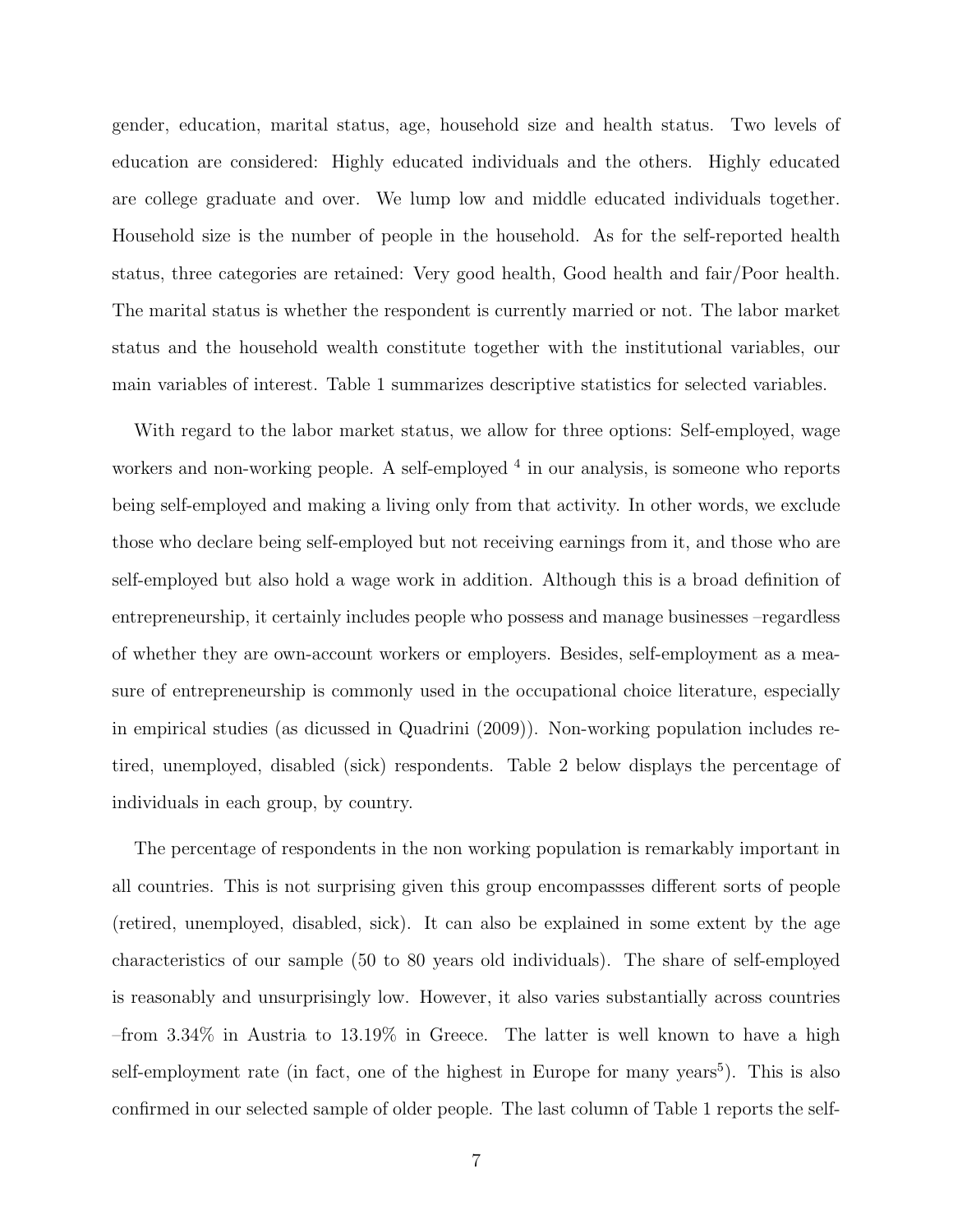| Variables             | Mean                             | <b>Standard Deviation</b>      | Minimum          | Maximum      |
|-----------------------|----------------------------------|--------------------------------|------------------|--------------|
|                       | Individual Level: Non-workers    |                                |                  |              |
| Female                | 57%                              | 49%                            | $\Omega$         | $\mathbf{1}$ |
| Married               | 69%                              | 46%                            | $\theta$         | $\mathbf{1}$ |
| Household Size        | 1.98                             | 0.85                           | 1                | 15           |
| Age                   | 67                               | $\overline{7}$                 | 50               | 80           |
| <b>High Education</b> | 14%                              | 35%                            | $\Omega$         | $\mathbf{1}$ |
| Good Health           | 39%                              | 49%                            | $\theta$         | 1            |
| Fair/Poor Health      | 42%                              | 49%                            | $\theta$         | $\mathbf{1}$ |
|                       |                                  | Individual Level: Wage workers |                  |              |
| Female                | 49%                              | $50\%$                         | $\theta$         | $\mathbf{1}$ |
| Married               | 73%                              | 44%                            | $\theta$         | $\mathbf{1}$ |
| Household Size        | 2.25                             | 0.98                           | 1                | 12           |
| Age                   | 55%                              | $4\%$                          | 50               | 80           |
| <b>High Education</b> | 32%                              | 47%                            | $\Omega$         | $\mathbf{1}$ |
| Good Health           | 44%                              | 50%                            | $\Omega$         | 1            |
| Fair/Poor Health      | 17%                              | 37%                            | $\theta$         | $\mathbf{1}$ |
|                       | Individual Level: Self-employed  |                                |                  |              |
| Female                | 35%                              | 48%                            | $\theta$         | $\mathbf{1}$ |
| Married               | 76%                              | 43%                            | $\Omega$         | $\mathbf{1}$ |
| Household Size        | 2.40                             | 0.98                           | 1                | 10           |
| Age                   | 57%                              | $5\%$                          | 50               | 80           |
| <b>High Education</b> | 31%                              | 46%                            | $\overline{0}$   | $\mathbf{1}$ |
| Good Health           | 42%                              | 49%                            | $\Omega$         | 1            |
| Fair/Poor Health      | 17%                              | 38%                            | $\Omega$         | 1            |
|                       | Individual Level: All Categories |                                |                  |              |
| Female                | 54%                              | 50%                            | $\boldsymbol{0}$ | $\mathbf{1}$ |
| Married               | 70%                              | 46%                            | $\theta$         | $\mathbf{1}$ |
| Household Size        | 2.05                             | 0.90                           | 1                | 15           |
| Age                   | 64%                              | $8\%$                          | 50               | 80           |
| <b>High Education</b> | 19%                              | 39%                            | $\overline{0}$   | $\mathbf{1}$ |
| Good Health           | 40%                              | 49%                            | 0                | 1            |
| Fair/Poor Health      | $35\%$                           | 48%                            | $\theta$         | $\mathbf{1}$ |

Table 1 – Summary Statistics of Selected Variables

Source: Authors' calculations using pooled data from SHARE, ELSA and HRS. Computed statistics are weighted based on sampling weights.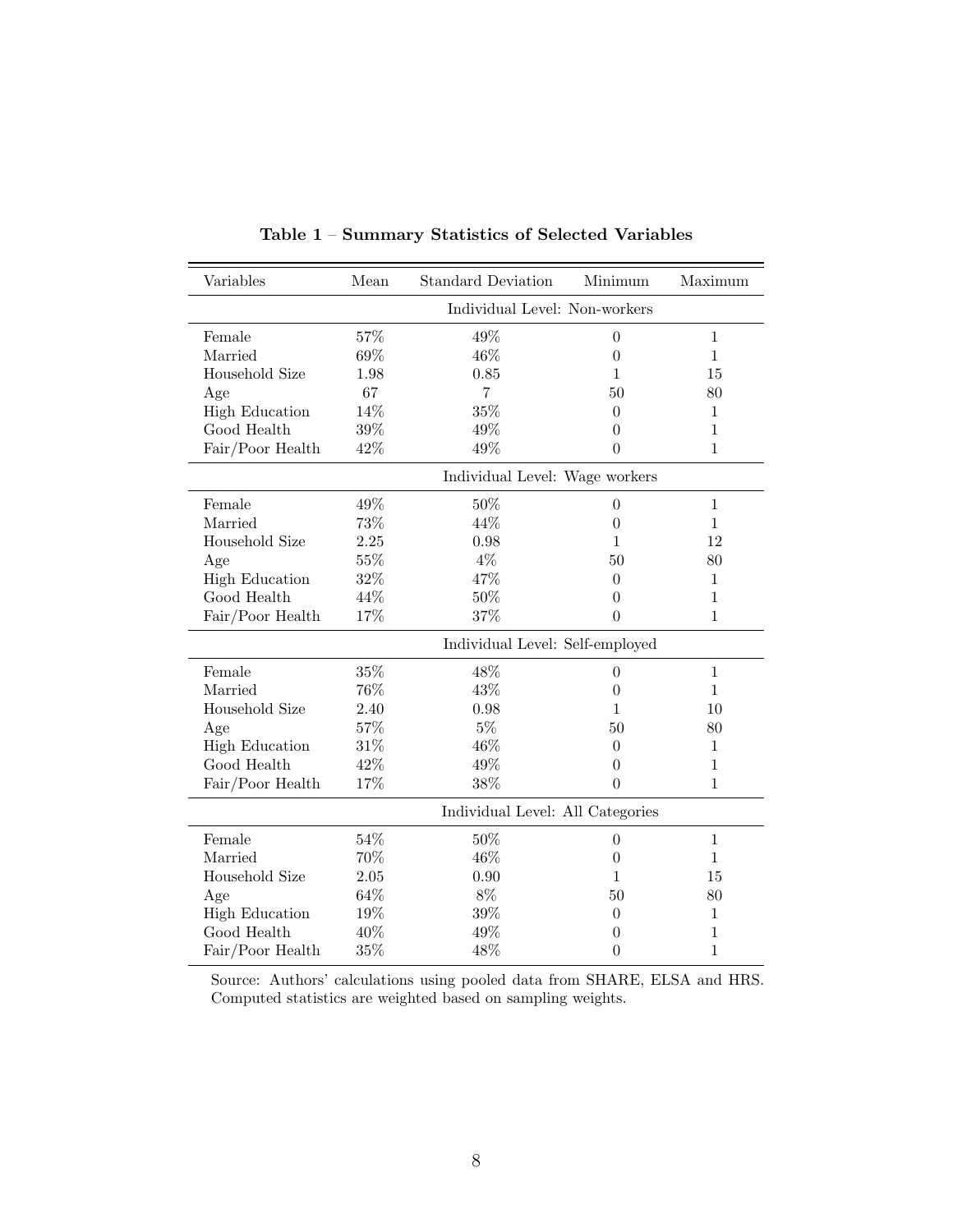| Country     | Non-Workers | Wage Workers | Self-Employed | Self-Employment Rate |
|-------------|-------------|--------------|---------------|----------------------|
| USA         | 72.46       | 19.38        | 8.16          | 29.64                |
| Austria     | 83.22       | 13.44        | 3.34          | 19.90                |
| Germany     | 68.07       | 26.53        | 5.40          | 16.90                |
| Sweden      | 58.07       | 37.02        | 4.91          | 11.71                |
| Netherlands | 69.29       | 26.22        | 4.49          | 14.61                |
| Spain       | 80.79       | 13.54        | 5.66          | 29.45                |
| Italy       | 81.94       | 12.39        | 5.67          | 31.39                |
| France      | 72.54       | 23.08        | 4.38          | 15.95                |
| Denmark     | 60.10       | 35.34        | 4.56          | 11.44                |
| Greece      | 68.20       | 18.61        | 13.19         | 41.47                |
| Switzerland | 59.03       | 31.85        | 9.12          | 22.26                |
| England     | 61.69       | 31.07        | 7.25          | 18.92                |

Table 2 – Occupational Status by Country

Source: Authors' calculations using data from SHARE, ELSA and HRS. The unit is percentage (%). Computed statistics are weighted based on sampling weights and concern the population aged 50-80 and the years 2004, 2006, 2008, 2010 and 2012. The self-employment rate is defined as the percentage of self-employed over the working population.

employment rate for the group. It is computed as the percentage of self-employed individuals over the working population. The figures are higher if compared to statistics for the whole working population (regardless of age), which is consistent with the documented fact that self-employment increases with age.

Now, let us turn our attention to the second variable of interest: the household wealth. We use the net current wealth reported by individuals in the surveys. It is defined as the sum of the net value of housing, stocks, bonds, saving accounts, private retirement accounts and other annuities minus all debts the household may have. Wealth figures are all in Euros and adjusted for purchasing power parity, using OECD values. It is important to note that the wealth variable is not ex-ante (prior to employment transitions) but rather an estimation of (current) wealth at the time of the survey. Ideally, an ex ante measure would suit best the econometric analysis we undertake (next section) to test the validity of the start-up costs hypothesis. However, we show that a bias (if any at all) is very likely to be insignificant. Table 3 gives a glimpse of the repartition across wealth classes, by labor force status.

We can notice that contrary to wage workers and non working people who are more or less equally distributed across wealth classes, most of self-employed in our sample clearly belong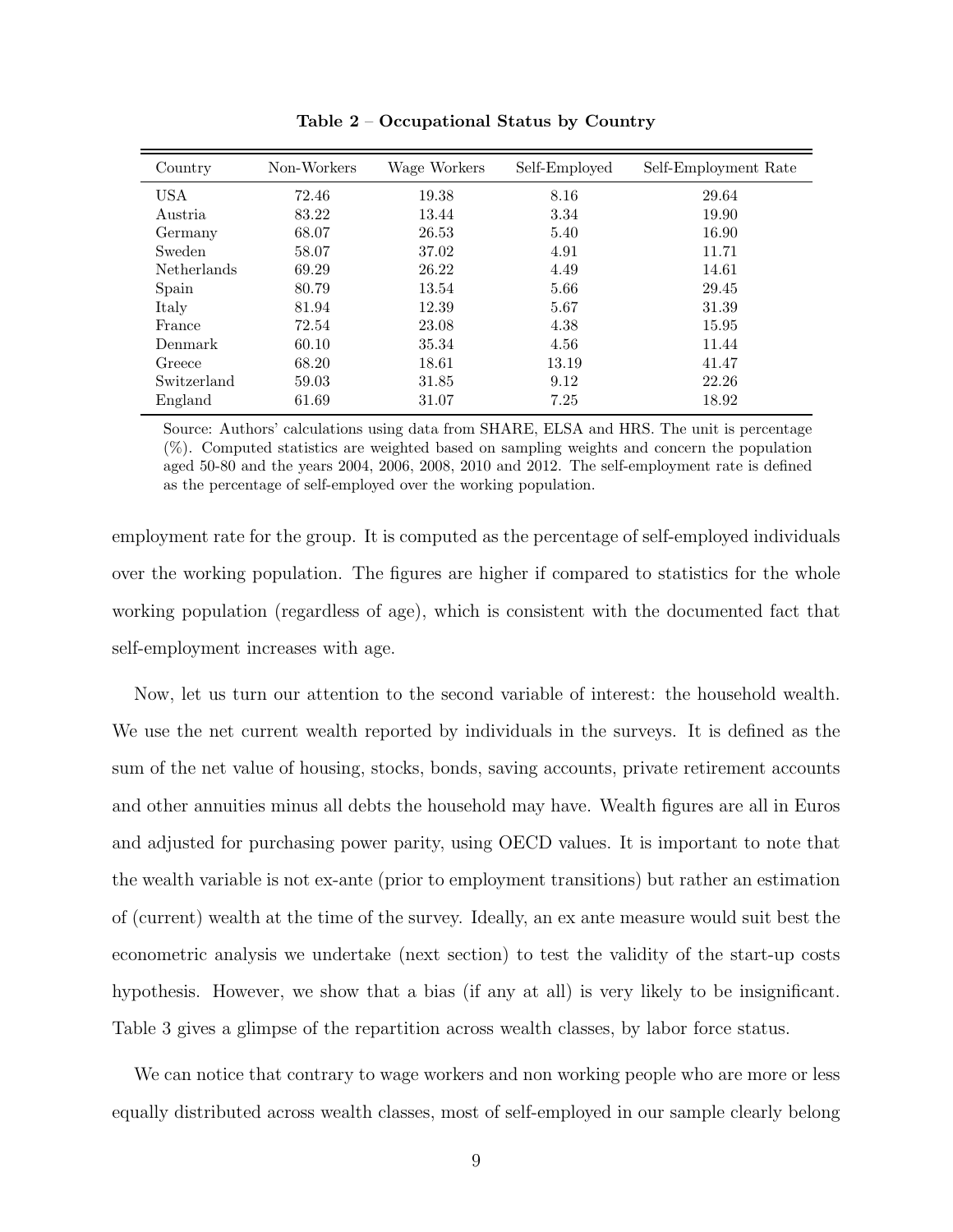| Wealth classes | Self-Employed | Wage Workers | Non-Workers |
|----------------|---------------|--------------|-------------|
| Quantile 1     | 8.85          | 14.03        | 17.47       |
| Quantile 2     | 15.29         | 18.63        | 19.40       |
| Quantile 3     | 13.45         | 19.84        | 21.30       |
| Quantile 4     | 20.52         | 25.16        | 22.80       |
| Quantile 5     | 41.89         | 22.34        | 19.03       |
|                |               |              |             |

Table 3 – Distribution of Wealth by Occupational Status

Source: Authors' calculations using pooling data from SHARE, ELSA and HRS. Individuals are classified into 5 equal wealth classes. Quantile 5 is the highest class (top 20 % of the wealth distribution. Figures (weighted statistics) represent the percentage of individuals in each class by labor force status)

to top classes (Quantiles 4 and 5). In fact, 62.41 % of self-employed belong to quantiles 4 and 5, while only 47.50% of workers and 41.83% of non working belong to these top wealth classes. Although this does not necessarily mean that wealth is important for entrepreneurship entry, it does provide postive information in this direction.

Figure 1 shows the distributions of self-employed and (wage) workers over wealth decile classes, for the five waves (periods) in our sample. As can be seen, the self-employed are disproportionately concentrated in the top classes (deciles 9 and 10) throughout the waves. Behind this general picture, there are some different configurations across countries. We report in Appendix A, selected country figures. For instance, the concentration of selfemployed at the top of the wealth distribution is strikingly apparent in the Netherlands' case. Furthermore, a look at the entrepreneurs' wealth distributions before and after the crisis–that is, before and after 2006– shows some different evolutions. For instance, some countries (such as the US) move from the top to the bottom of the distributions, while others (such as England) move from top to the middle.

#### 2.2 Institutional Data

We are interested in measuring start-up costs at the country level. To do so, we take advantage of a set of indicators provided by the World Bank's Doing Business Project.The latter was launched in 2002 and makes available objective and comparable measures of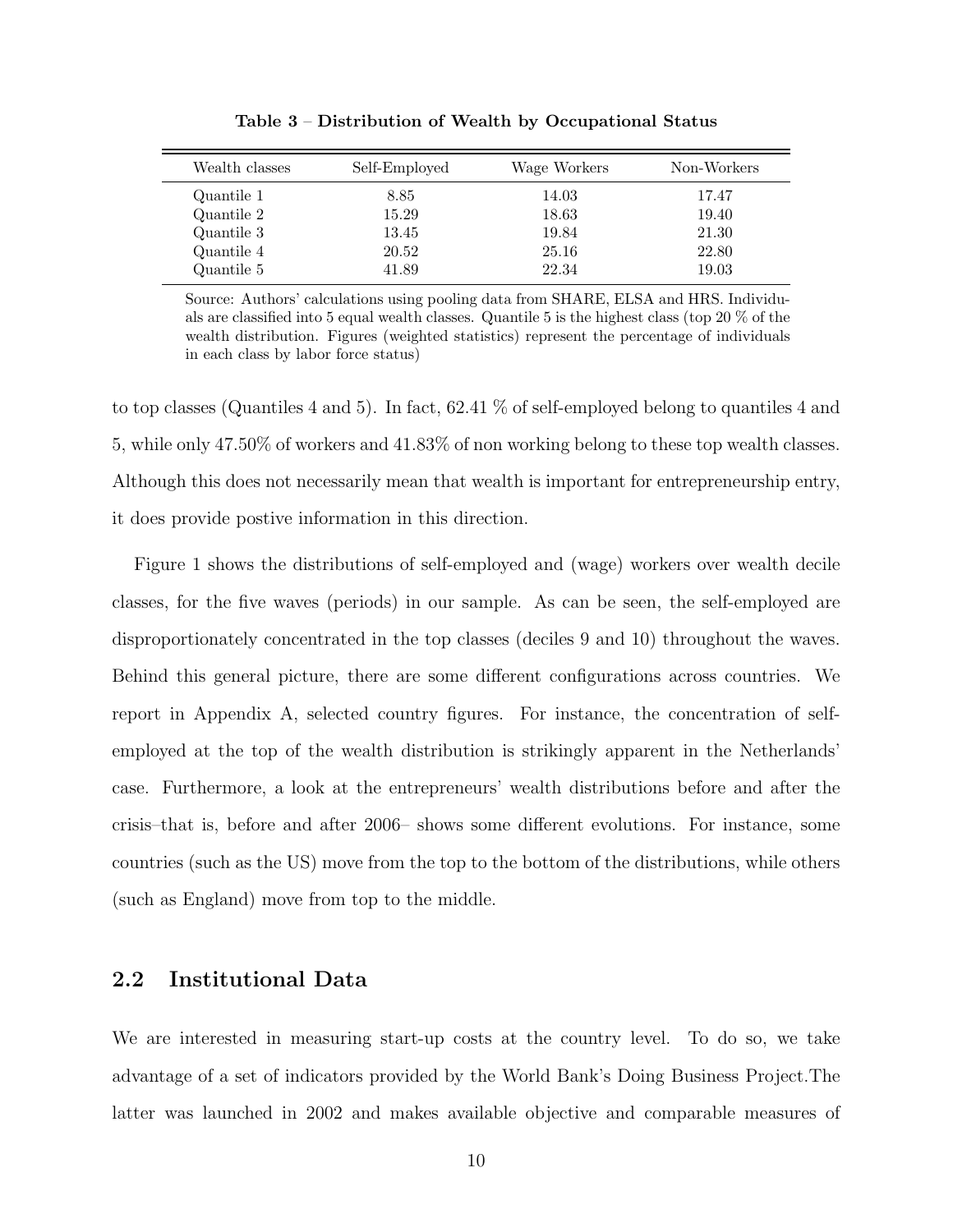

Figure 1. Percentage of Self-Employed and Wage workers over Wealth Classes

Note: Authors' calculations (weighted and pooled data). Individuals are now sorted into 10 ascending equal wealth classes –Each includes 10 % of all individuals

business regulations and their enforcement across many countries and selected cities over time. In order to exploit the maximum variability in the indicators, we use factor analysis procedure to construct a  $score<sup>6</sup>$  as a proxy for start-up costs at the country level. Factor analysis is often used for data reduction purposes. It can help to get a small set of variables (preferably uncorrelated) from a large set of variables (most of which are correlated to each other). Another purpose is to create indexes with variables that conceptually measure similar things. This last purpose serves precisely our needs.

Three institutional measures are used to compute the start-up costs index. The first is the total number of days required to register a business. It captures the median duration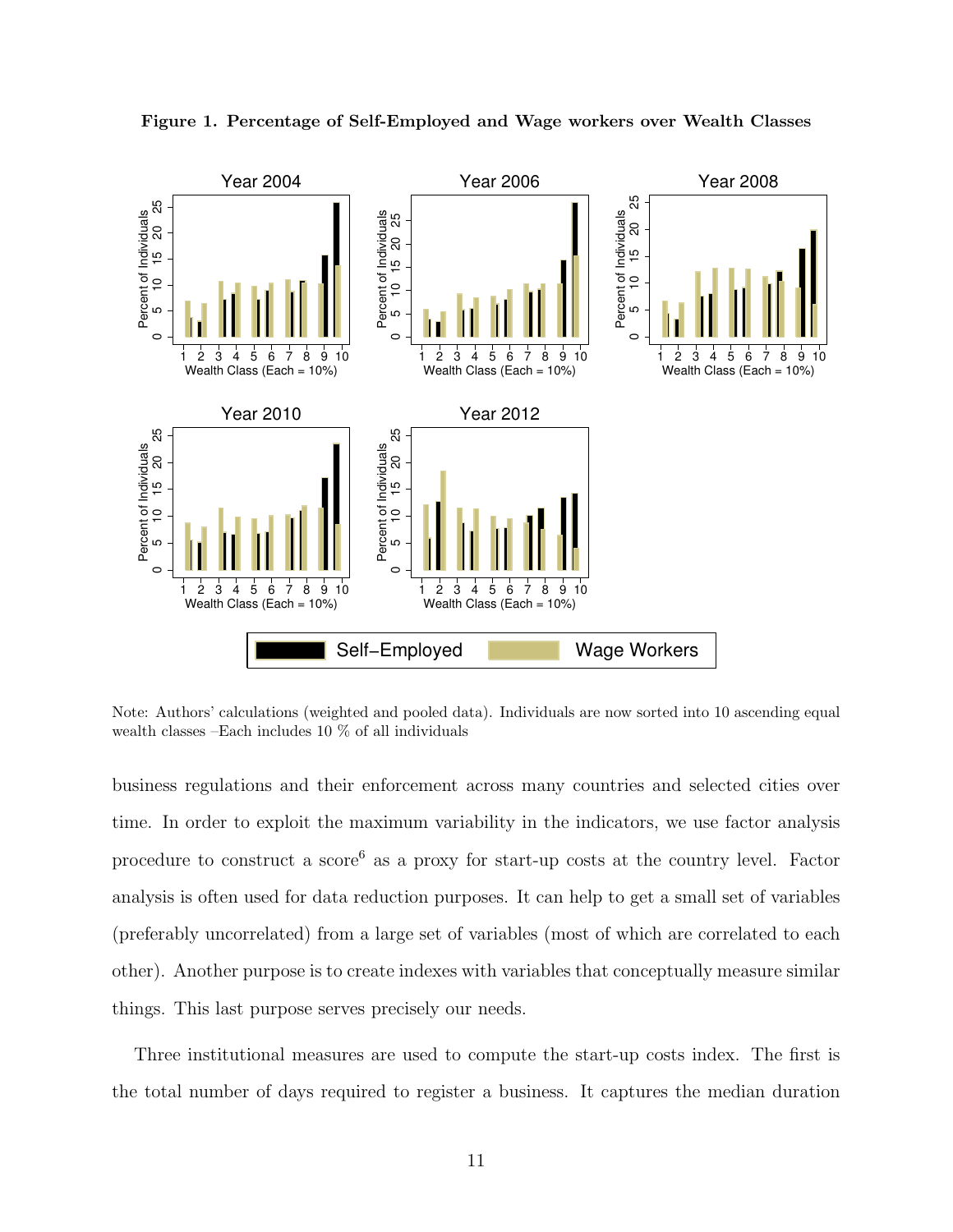that incorporation lawyers indicate is necessary to complete a procedure with minimum follow-up with government agencies and no extra payments. The second is a cost measure, expressed as percentage of the country's income per capita. It includes all official fees and fees for legal or professional services if such services are required by law. The third is also expressed in percentage of income per capita and measures the amount that the entrepreneur needs to deposit in a bank or with a notary before registration and up to 3 months following incorporation. Figure 2 plots the relationship between the constructed index - using Principal Component Factoring - and the self-employment rates across the countries of our sample. The self-employment country figures are computed as the percentage of self-employed individuals over the working group (self-employed and salaried workers).



Figure 2. Self-Employment Rates and Start-up Costs: Our sample

Note: World Bank's data and authors' calculations. USA=United States, UK=United Kingdom, DK=Denmark, SWE=Sweden, AUS=Austria, SPN=Spain, GRE=Greece, ITA=Italy, NL=Netherlands, GER=Germany, SWZ=Switzerland, FRA=France

The figure seems to depict a positive correlation between self-employment rates and the size of start-up costs at the country level. In other words, countries where start-up costs are higher, tend also to be the ones with the larger share of self-employed workers. The highest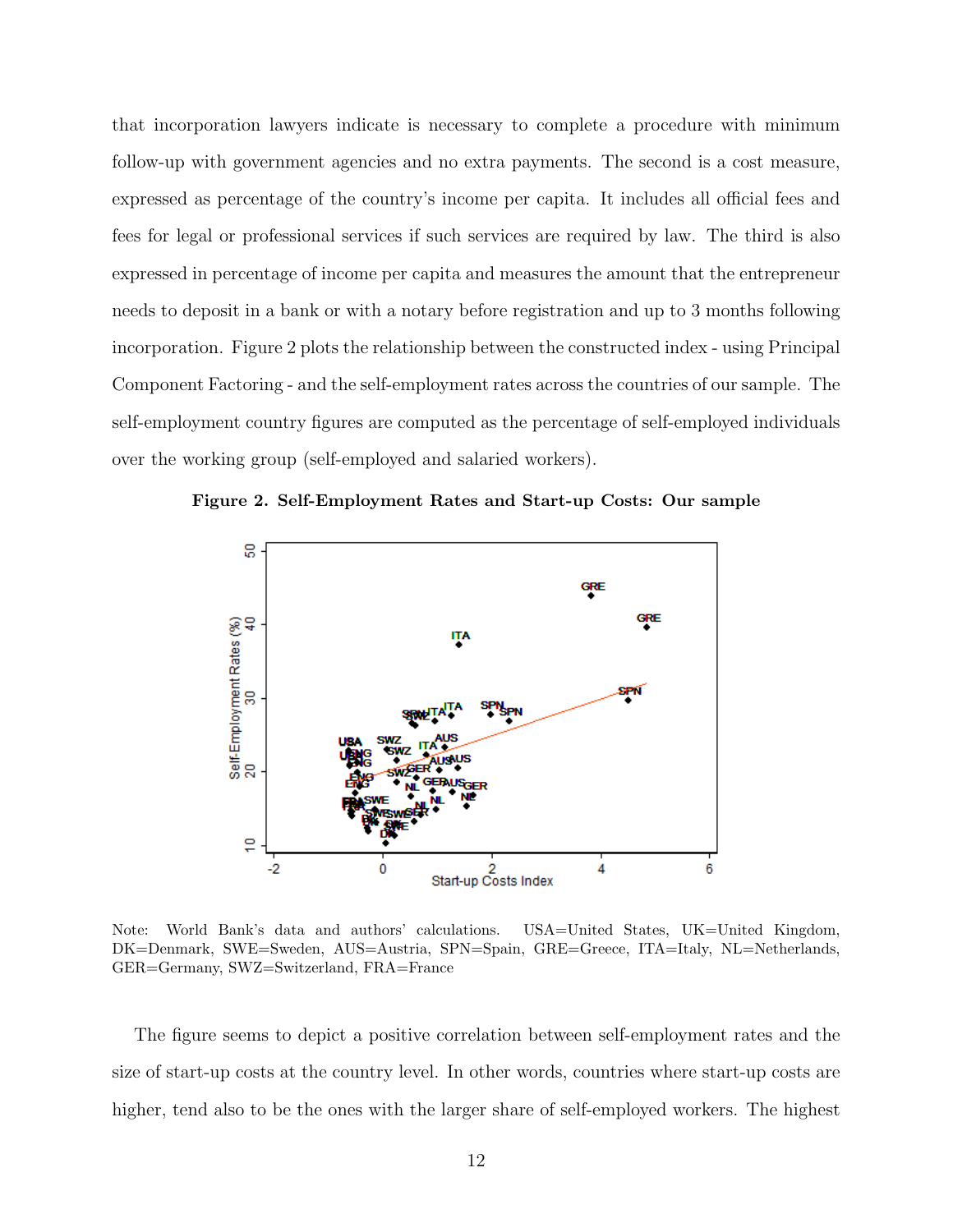rates of self-employment are found in Greece, where approximarely 40 % of the workers are self-employed. It is followed by the two other Southern European countries (Italy and Spain). The rest of the countries have generally modest self-employment statistics and relatively low start-up costs. They are concentrated around the lower end of the fitted line. This positive correlation between start-up costs and self-employment rates, may appear a priori counterintuitive. However, this does not tell us much about how the entry costs impact individuals' choices under liquidity constraints. In fact, we argue that the effect of start-up costs on entrepreneurship entry, makes more sense in a financial constrained environment; therefore should be accurately assessed through its influence on the wealth-entrepreneurship relationship. A positive (negative) correlation between self-employment and start-up costs, only tells us that self-employed individuals are more (less) likely to be in countries with more cumbersome entry costs. Yet, this gives us no information on the underlying mechanisms through which these costs operate at the individual level. We examine this issue in the next section.

Apart from our institutional variable of interest (the start-up costs measure), we also control for three other country level regulation measures: the ease of getting credit, a "tax" variable and the net pension replacement rates. As with the start-up costs index, the ease of getting credit is computed using Principal Component Factoring. To do so, another set of World Bank's Doing Business indicators<sup>7</sup> are used: the strength of legal rights index, the depth of credit information index, the credit registry coverage and the credit bureau coverage. The legal rights index ranges from 0 to 12 and measures the degree to which collateral and bankruptcy laws protect the rights of borrowers and lenders and thus facilitate lending. Higher scores indicate that the laws are better designed to expand access to credit. The depth of credit information index measures the rules and practices affecting the coverage, scope and accessibility of credit information available through either a credit bureau or credit registry. Likewise, higher scores means better access to credit. The credit registry coverage reports the number (expressed as a percentage of the adult population) of individuals and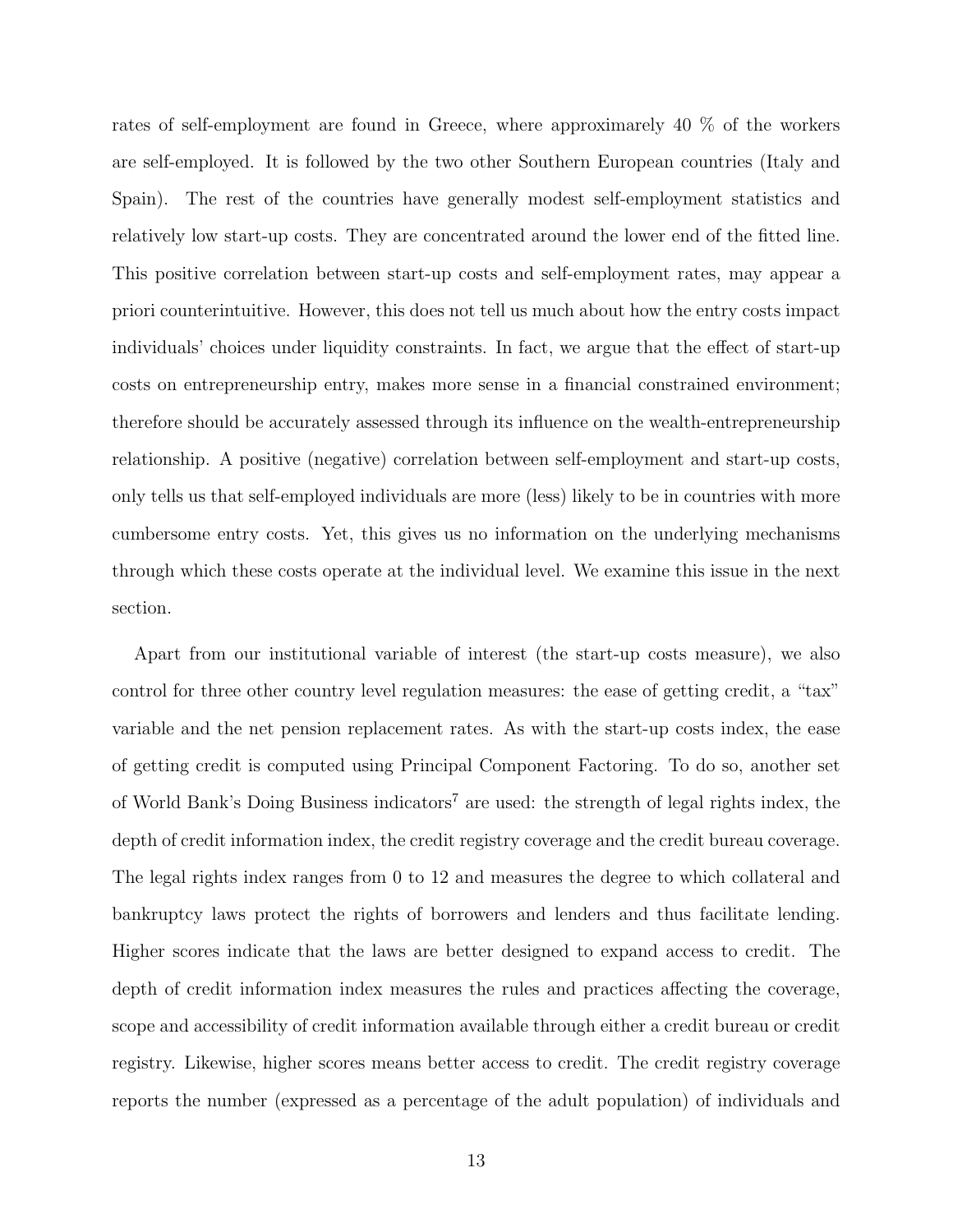firms listed in a credit registry's database. Finally, the credit bureau coverage reports the number of individuals and firms, now listed in a credit bureau database (see World Bank's Doing Business Project for details).

The "tax" variable measures the total amount of taxes and mandatory contributions borne by the business in the second year of operation. It is expressed as a share of commercial profit and is designed to provide a comprehensive measure of the cost of all the taxes a business bears. Note that it differs from the statutory rate which merely provides the factor to be applied to the tax base. The third institutional variable is the net pension replacement ratio. Since our analysis is based on people aged 50 and more, it is important to control for the impact of the pension regulations at the country level on the individual occupational choice. The replacement rates are defined as the net pension entitlement as a percentage of pre-retirement earnings. We use OECD figures for an average single man earner. Table 4 summarizes descriptive statistics of aggregate country-level variables.

| Variables                            | Mean                | <b>Standard Deviation</b> | Minimum            | Maximum          |
|--------------------------------------|---------------------|---------------------------|--------------------|------------------|
| Start-up Costs Index<br>Credit Index |                     |                           | $-0.69$<br>$-2.31$ | 4.35<br>0.97     |
| Net Replacement Ratio<br>Tax         | 61.98%<br>$46.69\%$ | 20.48\%<br>11.72%         | 40.89%<br>27%      | 110.75%<br>76.8% |

Table 4 – Country Level Indicators

Source: Authors' calculations and World Bank's Doing Business indicators. Net Replacement Ratios come from OECD Statistics Database.

### 3 Econometric Strategy

The start-up costs hypothesis stipulates that wealthier people are more likely to become entrepreneur in presence of liquidity constraints; yet this advantage provided by wealth is attenuated by start-up costs. The latter act as a disutility and increase the threshold level of wealth that is necessary to start an own business. It is important to understand that it is not the "monetary value" of start-up costs which is at stake here, but instead the harmful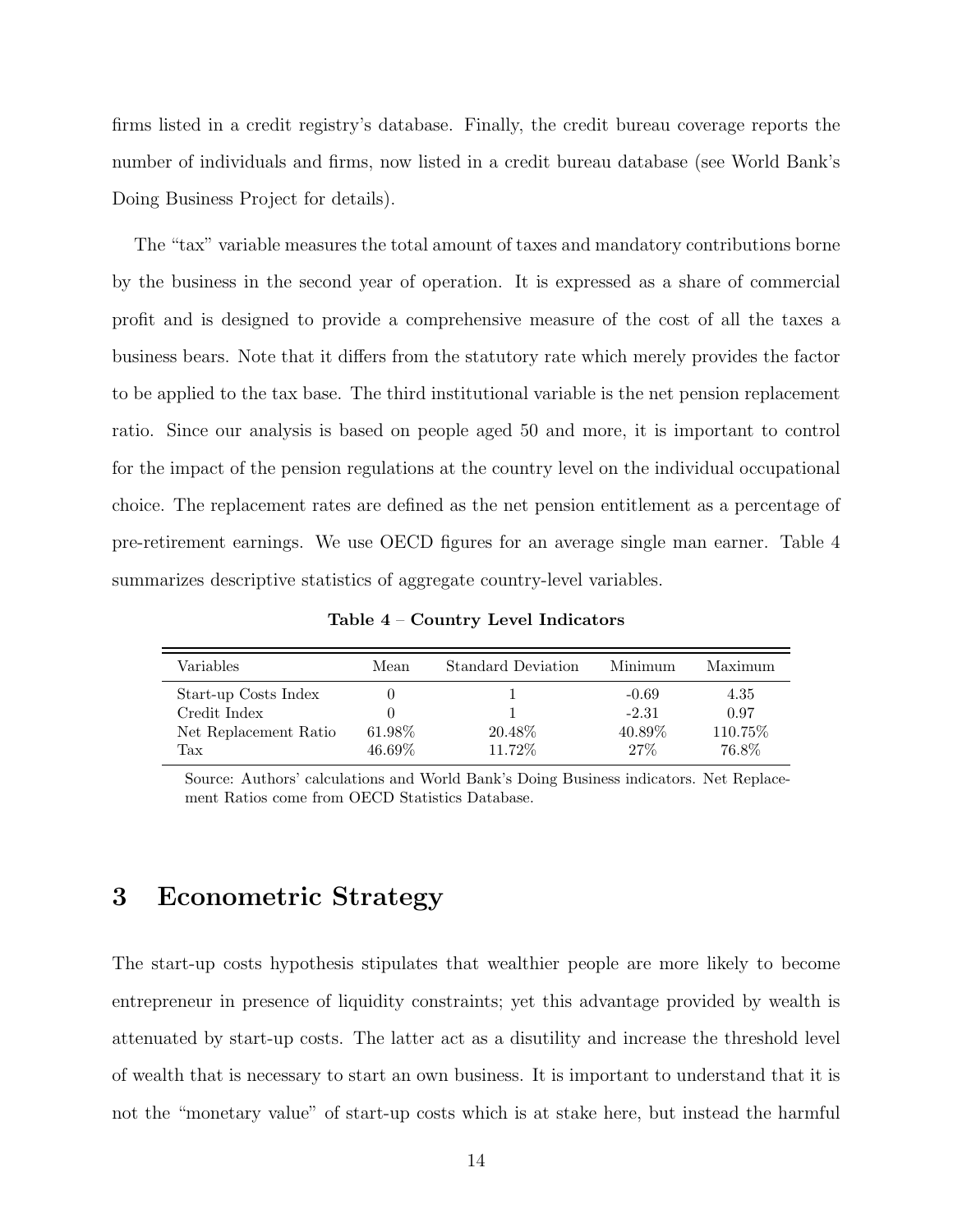effects associated with the process of meeting the administrative regulations.

#### 3.1 The baseline model

Our strategy is to exploit the variation in start-up costs across countries (and periods) to identify how they affect the relation between the propensity to become self-employed and wealth. Although our main interest is to investigate the potential impact of the global financial crisis on the start-up costs effect, we begin by examining a baseline specification.

Consistently with the categorization adopted in the previous section, we allow for three options for the dependent variable (the occupational choice): Self-Employed, Wage Worker and Non-Worker. A non linear functional form is used as proxy for wealth since the wealth effects are most unlikely to be linear. Thus, we choose to use quintile dummies for net wealth. The model can be written as:

$$
Y_{ijm,t} = \alpha_m X_{ij,t} + \sum_{k=2}^{5} \beta_{k,m} q_{ijk,t} + \sum_{k=2}^{5} \delta_{k,m} q_{ijk,t} \times SC_{j,t} + \gamma_m SC_{j,t} + \theta_j + \lambda_t + \epsilon_{ijm,t}
$$
 (1)

where  $Y_{ijm,t}$  represents the occupational choice m of the individual i in country j at time t, m taking the values 0, 1 and 2 respectively for "Non-worker", "Wage worker" and "Self-Employed";  $q_{ijk,t}$  takes the value 1 if the individual's net wealth in country j at time t is in the  $k^{\text{th}}$  quantile of the distribution across countries. The first quintile  $(k = 1)$  is omitted because of the constant parameter in the specification.  $SC_{j,t}$  denotes our measure of start-up costs.  $\theta_j$  and  $\lambda_t$  denote respectively country fixed effects and time fixed effects;  $\epsilon_{ijm,t}$  represent the error term which is assumed to follow a logistic distribution.  $X_{ij,t}$  is a vector of control variables (including the constant parameter). The control variables include individual demographic characteristics and country level regulation measures.

To be specific, the demographic variables we control for, are the individual's age (and the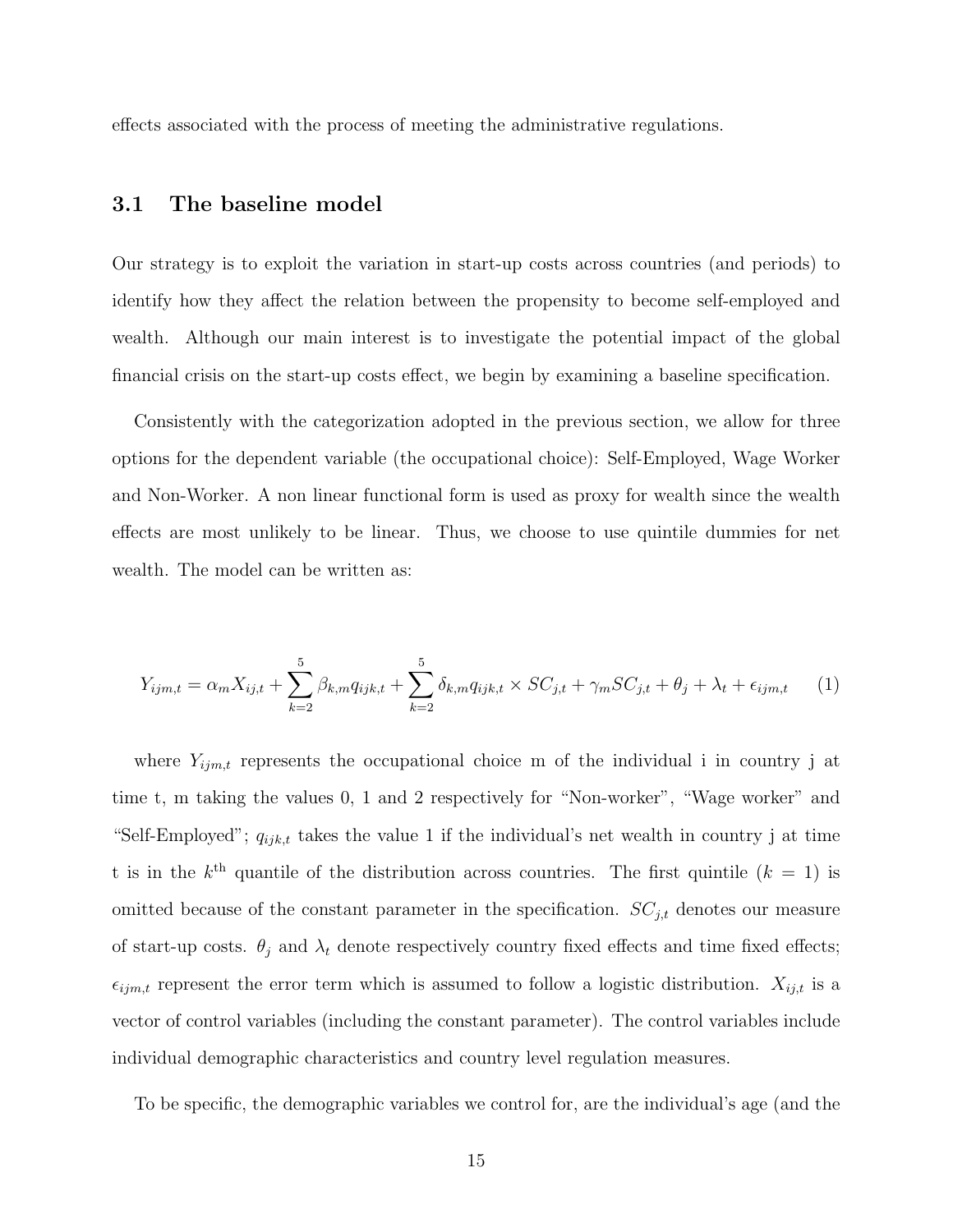age squared–to capture non-linearity in the age effects), his (her) gender, his (her) level of education (highly educated or not), his (her) marital status, the household size and health status. We also add an interaction term between the level of education and our measure of start-up costs, to capture the fact that the fraction of entrepreneurs in a specific country could depend on the share of highly educated people in this country. Another motivation for the inclusion of this interaction term is that, the level of entry costs might impinge on the type (or quality) of entrepreneurship. For instance, Monteiro and Assuncao (2012), Branstetter et al. (2013) and Rostam-Afschar (2013) find that low start-up regulations lead to the entry of low ability entrepreneurs who are mainly active in low-tech industries (e.g. retailing businesses). In the same vein, Block et al. (2015) argue that start-up costs impose a selection effect and increase the likelihood of innovative entrepreneurship in a country.

Let us examine the equation (1). For the start-up costs hypothesis to be validated, we should have  $\beta_{5,2} > \beta_{4,2} > \beta_{3,2} > \beta_{2,2} > \beta_{1,2} > 0$  and  $\delta_{k,2} < 0$ . In other words, there exists a positive relationship between entrepreneurship and wealth (individuals belonging to wealthier quantiles are relatively more likely to be entrepreneur) but the slope of this relationship flattens with the magnitude of start-up costs at the country level. Another interpretation is that, the marginal value of wealth (for entrepreneurship entry) is decreased in countries with more substantial start-up costs. The inclusion of time fixed effects ensures that any cyclical effects of entrepreneurship entry in itself, are taken into account.

#### 3.2 The dynamic specifications

Next, we turn our attention to the potential effects of the global financial crisis. The strategy here, is to exploit the timing of the global crisis to capture its effects. In particular, we assume that ceteris paribus, the effects of the crisis (if any at all) should be more pronounced in 2008. In fact, although the crisis officially started in the second half of 2007, 2008 was the "year of disaster". However, because 2008 individual data are only available for two countries (US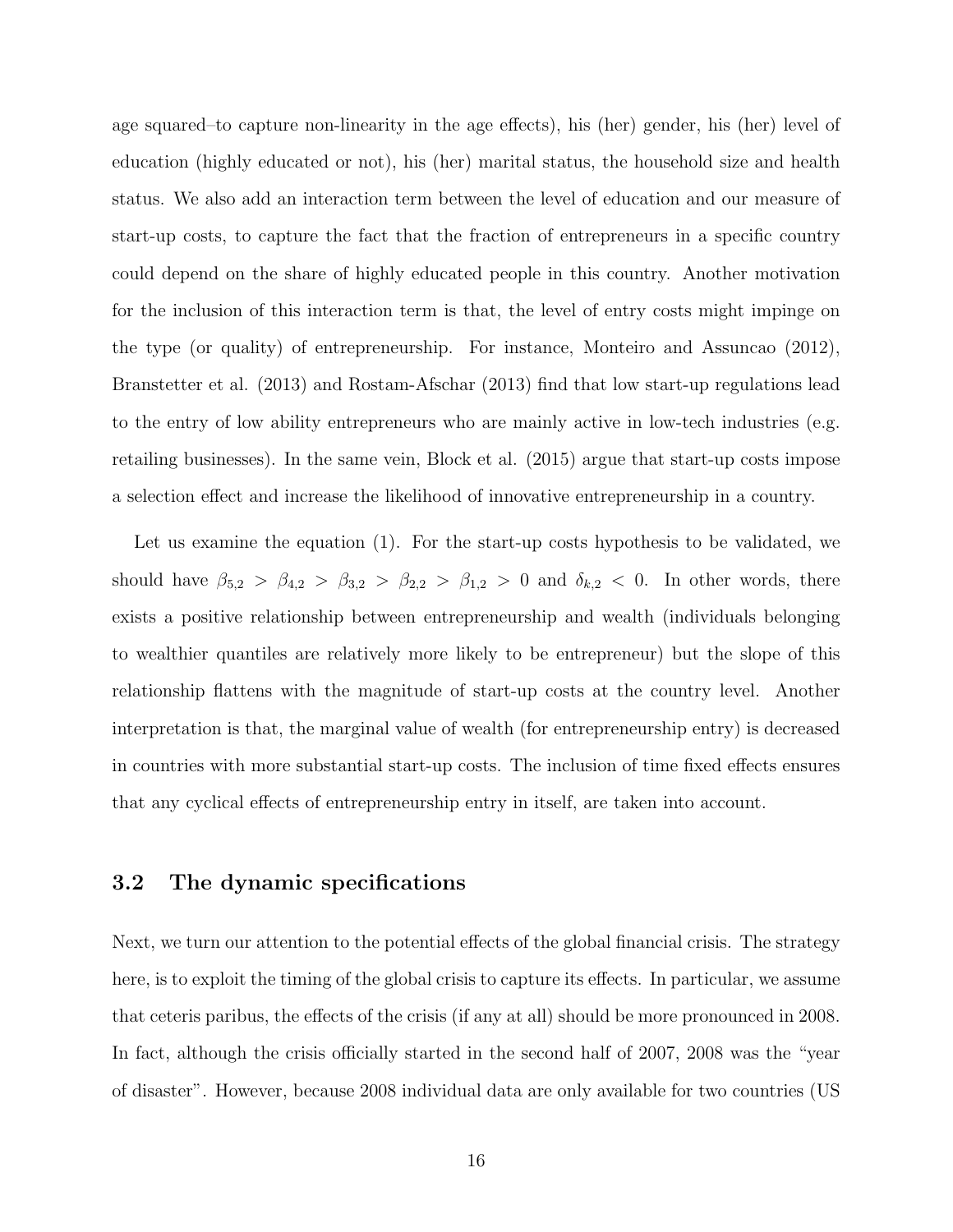and England), the year 2010 is our period of particular interest to capture the crisis effects.

In order to investigate whether wealth played a bigger role for entrepreneurship entry during the crisis, we estimate the following equation, where the notations are unchanged.

$$
Y_{ijm,t} = \alpha_m X_{ij,t} + \sum_{k=2}^{5} \beta_{k,m} q_{ijk,t} + \sum_{k=2}^{5} \eta_{k,m} q_{ijk,t} \times \lambda_t + \sum_{k=2}^{5} \delta_{k,m} q_{ijk,t} \times SC_{j,t}
$$

$$
+ \gamma_m SC_{j,t} + \theta_j + \lambda_t + \epsilon_{ijm,t}
$$
(2)

The difference between equation (1) and equation (2) is the third term in the right hand side of equation (2): the interaction terms between wealth quintiles and period indicators. Special attention will be put on the parameters  $\eta_{k,2}$ , which will tell us how different are the slopes of the self-employment-wealth relationship across the periods. If the financial crisis made it particularly difficult for individuals to start a new venture because of more severe liquidity constraints, wealth should play a bigger role during 2010 (compared to the periods 2004, 2006 and 2012). Therefore, we should expect the 2010 interaction parameters to be significantly greater than the others (2004, 2006, 2012), for individuals belonging to top wealth classes (Quantiles 4 and 5), but lower for those belonging to bottom wealth classes (Quantiles 1 to 3). In other words, every other things being equal, wealthier people should be the ones more able to start a new venture during the crisis because of the occuring severe liquidity constraints. On the other hand, individuals at the bottom of the wealth distribution should be less likely to be entrepreneur in 2010 compared to the other years. Keep also in mind that the inter-period comparison is made independently for each wealth (quantile) class.

Finally, we examine whether the influence of start-up costs on the wealth-entrepreneurship relationship is different across the periods. This is implemented by adding to the previous specification (2), interaction terms of wealth, start-up costs and period indicators. That is,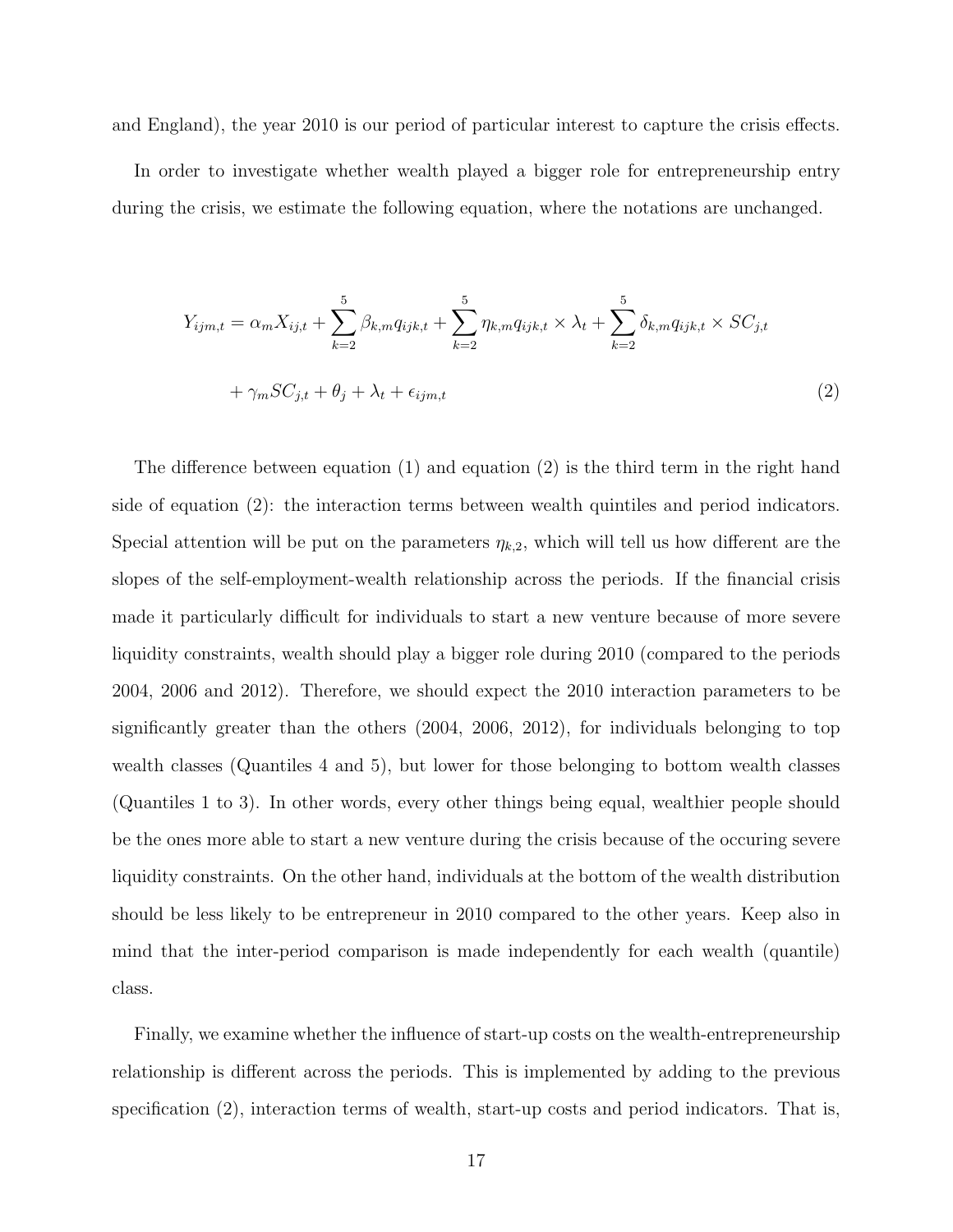by estimating:

$$
Y_{ijm,t} = \alpha_m X_{ij,t} + \sum_{k=2}^5 \beta_{k,m} q_{ijk,t} + \sum_{k=2}^5 \eta_{k,m} q_{ijk,t} \times \lambda_t + \sum_{k=2}^5 \delta_{k,m} q_{ijk,t} \times SC_{j,t}
$$

$$
+ \sum_{k=2}^5 \psi_{k,m} q_{ijk,t} \times SC_{j,t} \times \lambda_t + \gamma_m SC_{j,t} + \lambda_t + \theta_j + \epsilon_{ijm,t}
$$
(3)

The parameters of special interest in this full specification are the  $\psi_{k,2}$  on the interaction terms of wealth, start-up costs and period dummies. They tell us if the negative impact of start-up costs on the self-employment-wealth relationship, vary with the periods. In particular, we examine whether the joint effect of start-up costs and liquidty constraints is (significantly) more severe during 2010 compared to the other periods. Remark that we still control for the non-dynamic impact of start-ip costs, as well as the (stand-alone) dynamic effect of wealth– that is, the third term in the right hand side of equation (2).

We implement a multinomial logit estimation for all our equations of interest. Because there is no natural baseline (comparison) outcome, we choose respectively Non-Worker and Worker as baseline outcomes. The first because it represents the most frequent outcome and also due to the age feature of our sample (older people). The second choice is to facilitate interpretation of entrepreneurship entry in direct comparison with wage work. We discuss all the estimation findings in the next section.

### 4 Estimation Results

We first present results from testing the (simple) start-up costs hypothesis (equation (1)). Then we discuss the crisis estimation results. All the estimation tables report marginal effects (instead of simple coefficients). The models generally fit well the data as shown by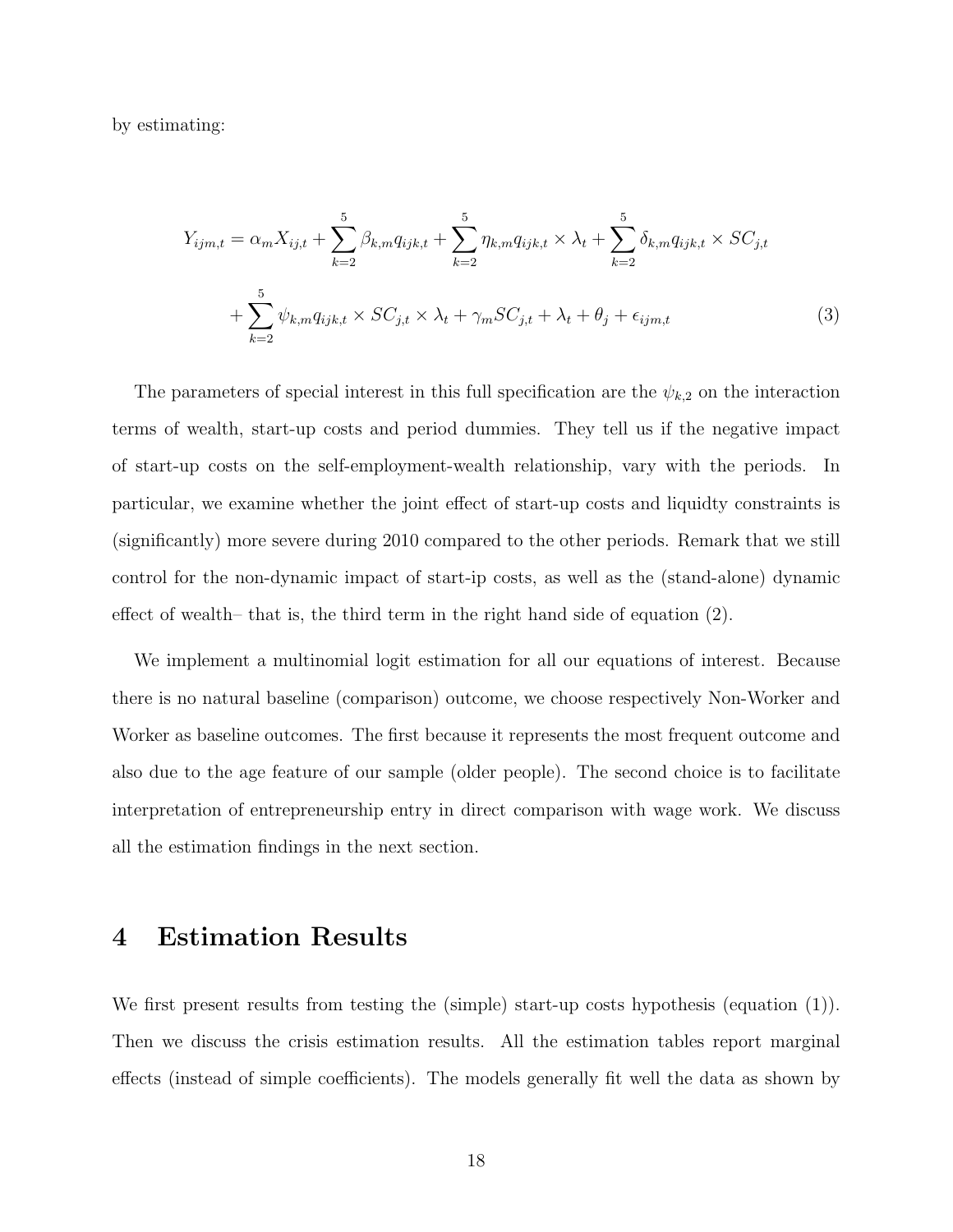the Pseudo  $R^2$ . Although we report outcome results for both self-employed and workers, our main interest and discussion are on the former (Predicted Outcome: Self-Employed). Because, estimated effects for the predicted outcome "Self-Employed" are not sensitive to the choice of baseline outcomes (Non-worker or Wage worker), we only present estimation tables with "Non-worker" as comparison outcome. Note however that the interpretations should always be made in reference to the benchmark outcome.

## 4.1 Testing the Start-up Costs Hypothesis: The baseline specification

Table 4 shows the results from estimating (1) taking "Non worker" as baseline outcome. Results confirm the positive relationship between self-employment and wealth (for all quintiles). That is, there exists a certain hierarchy in the marginal effects of wealth (as should be expected): individuals in the fifth quantile (the wealthiest) are relatively more likely than any other one to become self-employed compared to non-worker; those in the fourth quantile (Q4) are relatively more likely than others in poorer quantiles, and so on. Notice for instance that, this is not true for the wage workers: Especially , since the parameter on the fifth quintile is not significantly different of zero, that means that both individuals at the bottom and at the top of the wealth distribution have the same relative propensity to become self-employed.

The estimated positive relationship between self-employment and wealth is necessary but not sufficient to validate the start-up costs hypothesis. We also need to look at the sign of the quintiles interaction terms with start-up costs. With the exception of the fifth quintile, all others' interactions with start-up costs are significantly negative. Interestingly enough, the marginal effects are more pronounced in the middle of the wealth distribution (Quantile 3 and Quantile 4). The fact that the start-up costs' effects are found to be absent at the top of the wealth distribution is simply because the wealthiest are very unlikely to feel the burden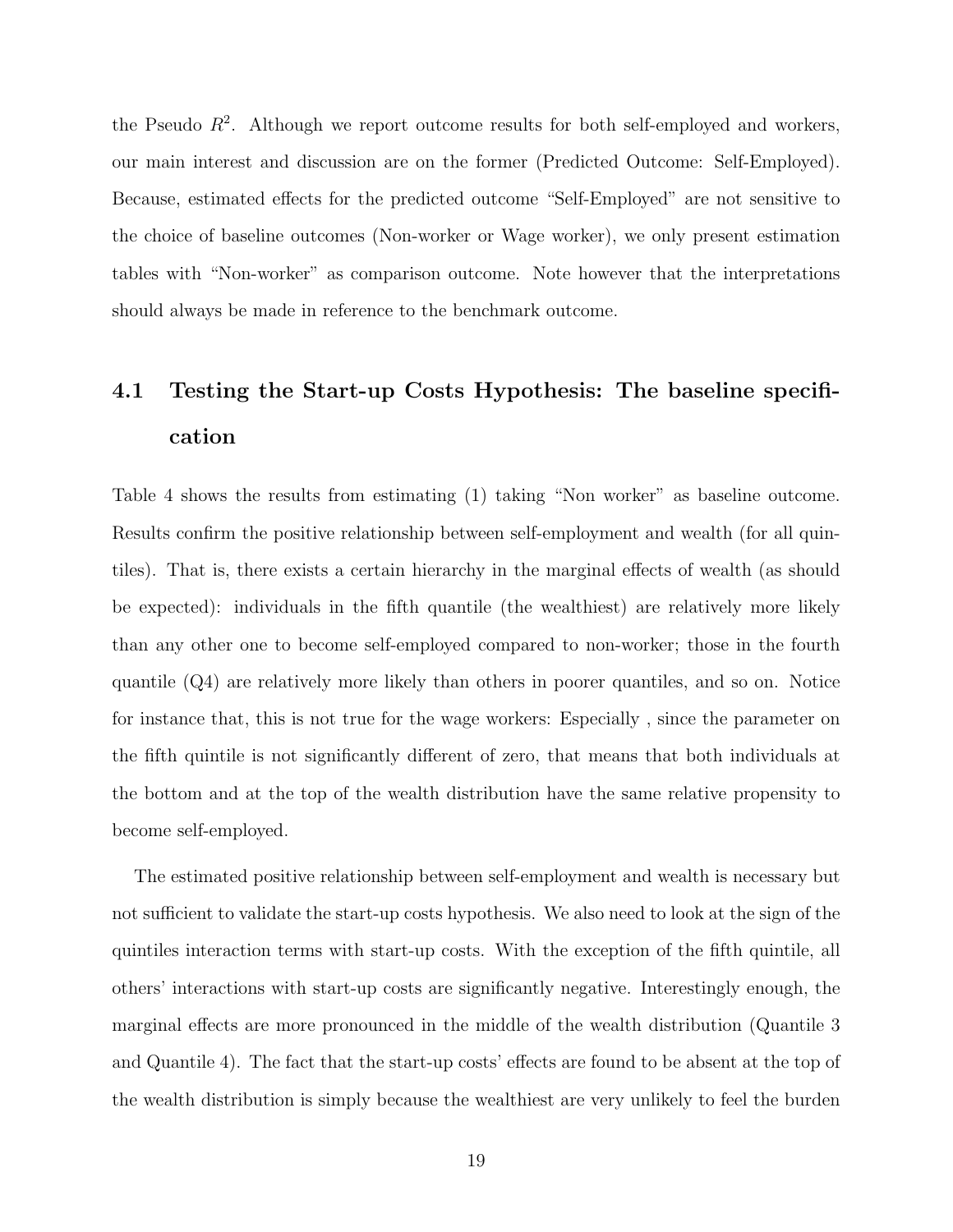of entry costs. In particular, our empirical results show that the marginal effect of wealth on the relative probability to be self-employed is smaller in countries with more substantial start-up costs. In fact, depending on the wealth class of individuals (and/or the extent of start-up costs), some people could well find it difficult to entrer entrepreneurship.. The reason is that, these costs decrease the marginal value of wealth under liquidity constraints.

The estimated (direct) marginal effect of start-up costs on the relative probability to become self-employed is found to be significantly positive (at the 10% level). Note however, that this is not a robust<sup>8</sup> result throughout all our specifications. That is, other things being equal, individuals are relatively more likely to become self-employed in countries with bigger start-up costs. Recall that we find a similar correlation (Figure 2) with aggregate country level self-employment rates. We emphasize the fact that this finding is not inconsistent with the start-up costs hypothesis. A positive (or negative for that matter) relationship between the relative propensity to become enrtepreneur and start-up costs, is in itself not that informative. What really matters, is the fact that these entry regulations soften the marginal value of wealth under liquidity constraints, thereby constituting an additional burden to overcome. If the aspiring entrepreneur is wealthy enough, start-up costs should not deter him (her) from his (her) purpose. Otherwise, he (she) might be discouraged by the costly entry regulations.

As discussed earlier in the paper, the wealth variable used to undertake the analysis, is not ex ante, but rather a measure of wealth at the time of the survey – that is current wealth. Therefore, one may (rightfully) think that the estimated marginal effects of wealth are biased because of the endogeneity of this variable<sup>9</sup>. We use current wealth as proxy for ex ante wealth. However, as a robustness check, we reestimate (1), using the previous period/wave's wealth as our indicator. The results in table C1 in Appendix C (using previous period's wealth measure) should be compared to those reported in table 5. As can be seen, the findings are generally the same. Besides, although it is true that many other observable and unobservable factors are likely to influence the occupational choice, our focus and interest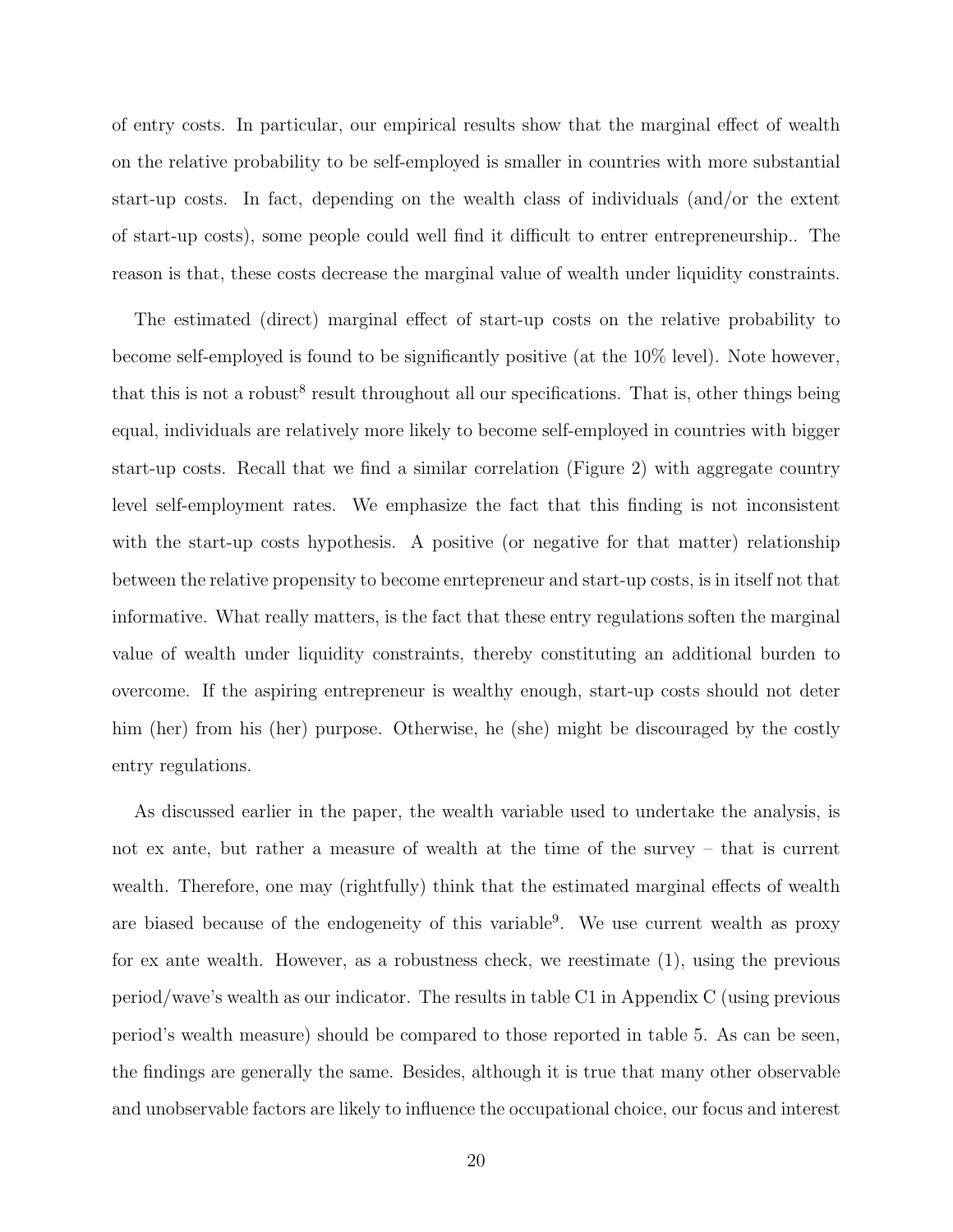|                       | Baseline Outcome: Non-Worker |                       |
|-----------------------|------------------------------|-----------------------|
|                       | Self-Employed                | Wage Worker           |
| Q2 Wealth             | $0.024***$                   | $0.074***$            |
|                       | (0.004)                      | (0.006)               |
| Q3 Wealth             | $0.031***$                   | $0.066***$            |
|                       | (0.004)                      | (0.006)               |
| Q4 Wealth             | $0.046***$                   | $0.049***$            |
|                       | (0.004)                      | (0.007)               |
| Q5 Wealth             | $0.087***$                   | 0.003                 |
|                       | (0.004)                      | (0.007)               |
| $Q2$ Wealth $*$ SC    | $-0.008*$                    | $-0.057***$           |
|                       | (0.005)                      | (0.008)               |
| $Q3$ Wealth $*$ SC    | $-0.014***$                  | $-0.046***$           |
| $Q4$ Wealth $*$ SC    | (0.005)<br>$-0.013***$       | (0.008)<br>$-0.032**$ |
|                       | (0.008)                      | (0.008)               |
| $Q5$ Wealth $*$ SC    | $-0.000$                     | $-0.012$              |
|                       | (0.005)                      | (0.009)               |
| Credit                | $0.042***$                   | $0.032*$              |
|                       | (0.009)                      | (0.017)               |
| $_{\rm SC}$           | $0.010*$                     | $0.026**$             |
|                       | (0.006)                      | (0.011)               |
| Household Size        | $0.002**$                    | $0.007***$            |
|                       | (0.001)                      | (0.002)               |
| Age                   | $-0.017***$                  | $-0.027***$           |
|                       | (0.002)                      | (0.004)               |
| Age Square            | $0.000***$                   | $-0.000$              |
|                       | (0.000)                      | (0.000)               |
| <b>High Education</b> | $0.017***$                   | $0.079***$            |
|                       | (0.003)                      | (0.004)               |
| $SC * High Education$ | 0.005                        | $0.033***$            |
|                       | (0.004)                      | (0.007)               |
| Good Health           | $-0.016***$                  | $-0.053***$           |
|                       | (0.002)                      | (0.003)               |
| Poor Health           | $-0.052***$                  | $-0.227***$           |
|                       | (0.002)                      | (0.005)               |
| Female                | $-0.056***$                  | $-0.054***$           |
|                       | (0.002)                      | (0.003)               |
| Married               | $-0.007***$                  | $-0.008*$             |
|                       | (0.002)                      | (0.004)               |
| Tax                   | $-0.001$                     | $-0.005***$           |
|                       | (0.000)                      | (0.001)               |
| Replacement Ratio     | $-0.000$                     | $-0.000$              |
|                       | (0.000)                      | (0.000)               |
| Constant              | $0.662***$                   | $2.059***$            |
|                       | (0.073)                      | (0.161)               |
| Country Fixed Effects | Yes                          | Yes                   |
| Period Fixed Effects  | Yes                          | Yes                   |
| Observations          | 130000                       |                       |
| Pseudo $R^2$          | 0.257                        |                       |

Table 5 – Pooled Multinomial Logit estimation with Non-Worker as comparison outcome – Start-up Costs Hypothesis

Estimated coefficients are marginal effects at mean. Clustered standard errors at the individual level are in parenthesis. \*\*\*, \*\*, \* denote respectively significance at the 1%, 5% and 10% levels.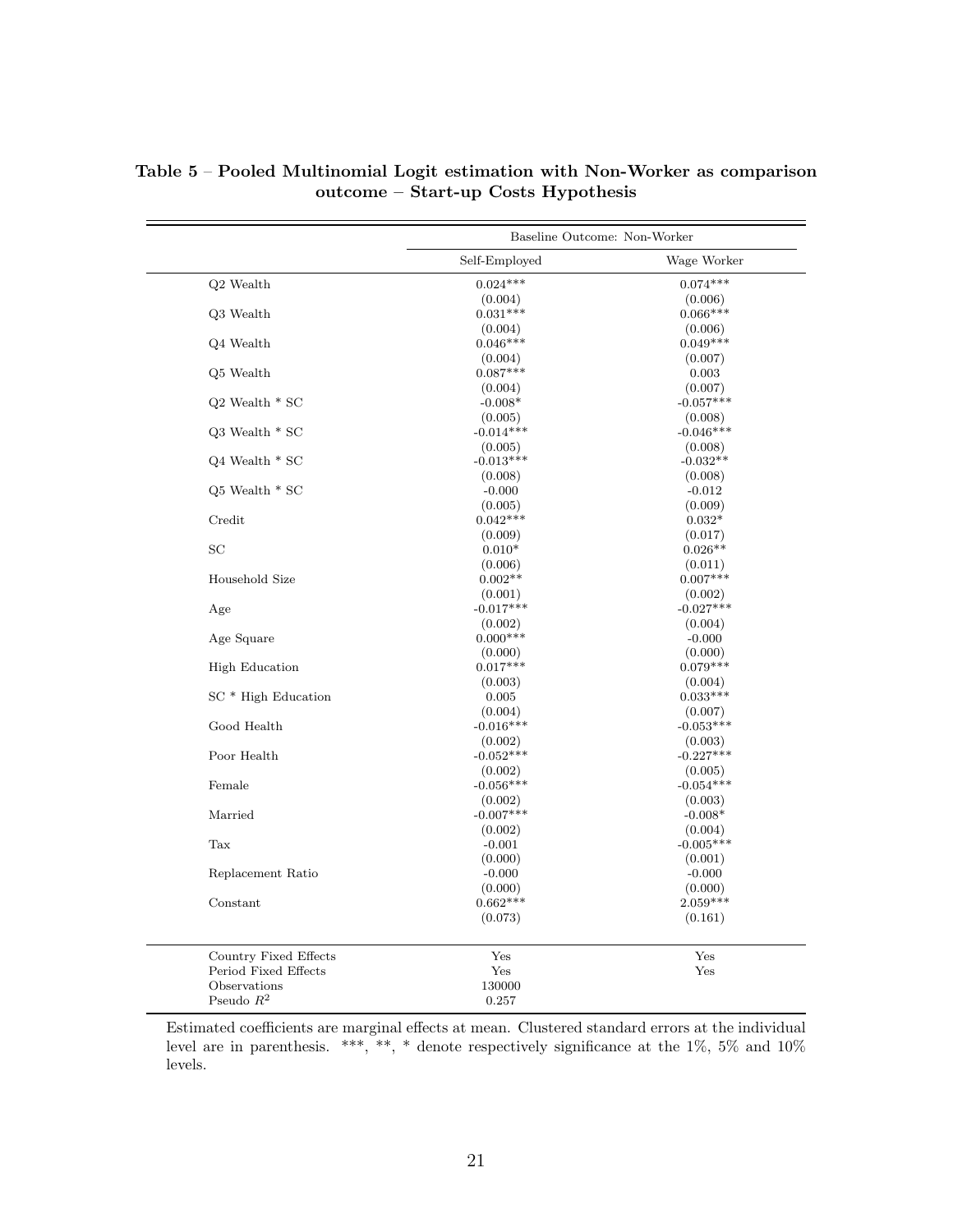in this paper is on the role of start-up costs (as an institution). Since these entry regulations are measured at the country level, we should not expect any bias on their impact on the self-employment-wealth relationship.

#### 4.2 Dynamic Analysis: Impacts of the Global Crisis

Without further ado, we now examine how the global financial crisis might have impinged on the occupational choice decision through its effects on wealth and start-up costs. We report in table 6, the results from estimating equation (2). For the sake of readability, we only show here, the estimation parameters of the key variables of interest. Note that 2004 is the omitted (reference) year. The negative impact of entry costs on the self-employment-wealth relationship is still present. We can however, notice that almost none of the interaction parameters between wealth quintiles and year indicators, is significant. In particular, the 2010 interaction terms do not seem to significantly differ from those of the 2004, 2006 and 2012 periods, and this holds for individuals in all wealth classes. What this suggests is that, there was no particular impact of the crisis on the wealth-entrepreneurship relationship. But what about the negative impact of start-up costs on this relationship? Is there any dynamic pattern?

Table 7 displays the results from the estimation of equation (3): the full dynamic specification<sup>10</sup>. An interesting pattern emerges. The year 2010 interaction terms with Start-up Costs and wealth quintiles (3, 4 and 5) become significantly negative (estimated marginal effects of  $-0.023$ ,  $-0.015$  and  $-0.022$ ) respectively at the 1%, 10% and 1% significance level. Recall that the inter-period comparison is made within each wealth class and also that the year 2004 is the omitted benchmark comparison period in our estimations. For instance, if we consider individuals belonging to the wealth quantile 3 (those in the middle of the distribution), and taking into account that the estimated interaction coefficient of Q3 with Start-up Costs (SC) and year 2006, is also significantly negative (-0.019 at the 1% level),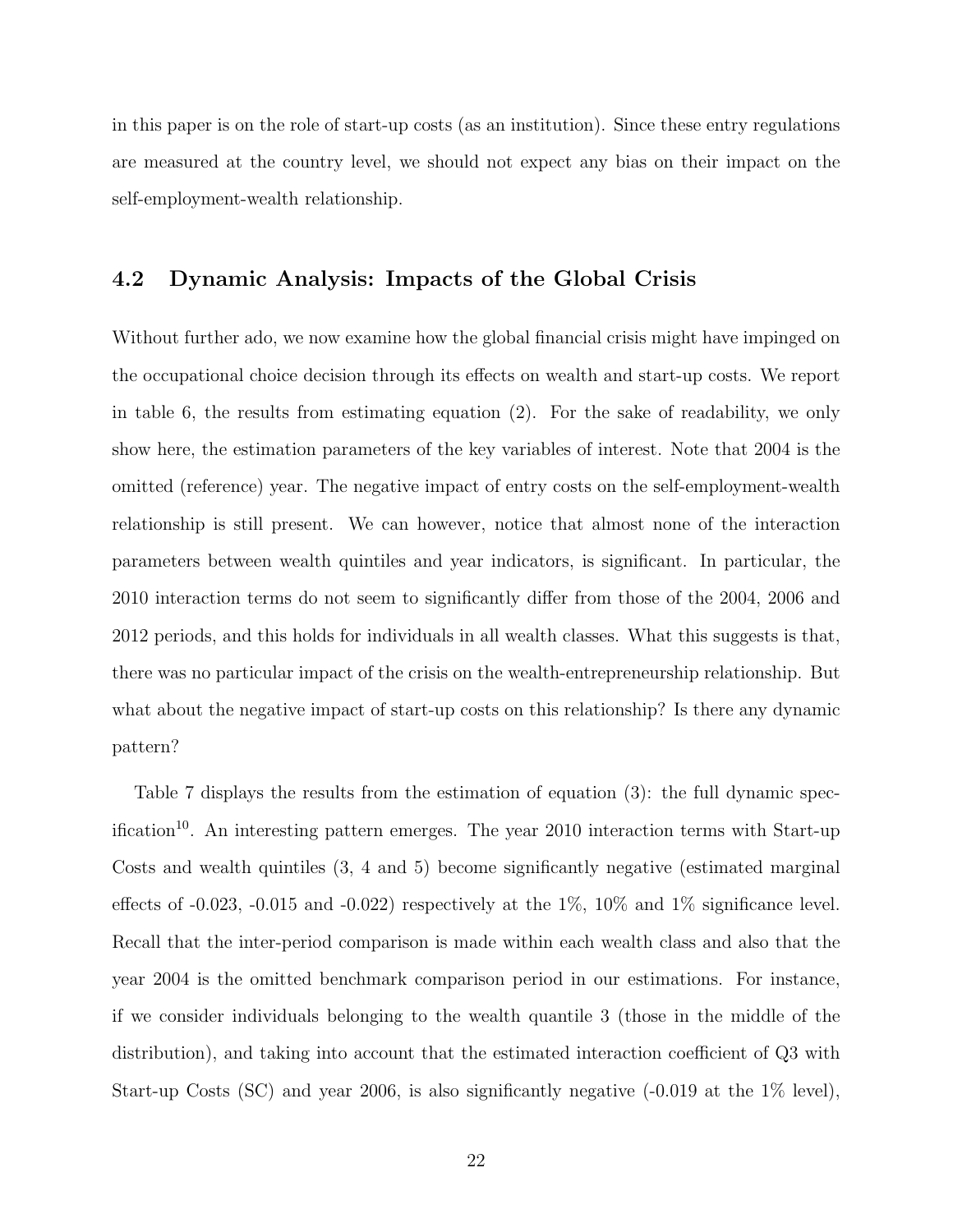|                           | Baseline Outcome: Non-Worker |             |
|---------------------------|------------------------------|-------------|
|                           | Self-Employed                | Wage Worker |
| Q2 Wealth                 | $0.028***$                   | $0.063***$  |
|                           | (0.006)                      | (0.009)     |
| Q3 Wealth                 | $0.033***$                   | $0.060***$  |
|                           | (0.006)                      | (0.009)     |
| Q4 Wealth                 | $0.045***$                   | $0.040***$  |
|                           | (0.006)                      | (0.009)     |
| Q5 Wealth                 | $0.087***$                   | $-0.011$    |
|                           | (0.005)                      | (0.009)     |
| Q2 Wealth $*$ SC          | $-0.008$                     | $-0.053***$ |
|                           | (0.005)                      | (0.008)     |
| Q3 Wealth $*$ SC          | $-0.013**$                   | $-0.044***$ |
|                           | (0.005)                      | (0.008)     |
| Q4 Wealth $*$ SC          | $-0.012**$                   | $-0.031***$ |
|                           | (0.005)                      | (0.009)     |
| $Q5$ Wealth $*$ SC        | 0.000                        | $-0.008$    |
|                           | (0.005)                      | (0.009)     |
| Q2 Wealth * Year 2006     | $-0.011$                     | 0.012       |
|                           | (0.007)                      | (0.011)     |
| Q3 Wealth * Year 2006     | $-0.006$                     | 0.007       |
|                           | (0.007)                      | (0.010)     |
| $Q4$ Wealth $*$ Year 2006 | $-0.008$                     | 0.020       |
|                           | (0.006)                      | (0.010)     |
| $Q5$ Wealth $*$ Year 2006 | $-0.009*$                    | 0.010       |
|                           | (0.006)                      | (0.009)     |
| Q2 Wealth * Year 2010     | $-0.005$                     | 0.013       |
|                           | (0.007)                      | (0.012)     |
| $Q3$ Wealth $*$ Year 2010 | $-0.006$                     | 0.009       |
|                           | (0.007)                      | (0.011)     |
| $Q4$ Wealth $*$ Year 2010 | 0.001                        | 0.012       |
|                           | (0.007)                      | (0.011)     |
| Q5 Wealth * Year 2010     | 0.004                        | $0.028**$   |
|                           | (0.006)                      | (0.011)     |
| $Q2$ Wealth $*$ Year 2012 | $-0.002$                     | $0.026**$   |
|                           | (0.007)                      | (0.012)     |
| Q3 Wealth $*$ Year 2012   | 0.001                        | 0.010       |
|                           | (0.007)                      | (0.013)     |
| Q4 Wealth * Year 2012     | 0.010                        | $-0.001$    |
|                           | (0.007)                      | (0.013)     |
| Q5 Wealth $*$ Year 2012   | 0.005                        | $0.028**$   |
|                           | (0.007)                      | (0.013)     |
| Country Fixed Effects     | Yes                          | Yes         |
| Period Fixed Effects      | Yes                          | Yes         |
| Control Variables         | Yes                          | Yes         |
| Observations              | 130000                       |             |
| Pseudo $R^2$              | 0.257                        |             |

Table 6 – Pooled Multinomial Logit estimation with Non-Worker as comparison outcome – Wealth and Period Interactions

Estimated coefficients are marginal effects at mean. Clustered standard errors at the individual level are in parenthesis. \*\*\*, \*\*, \* denote respectively significance at the 1%, 5% and 10% levels. Year 2004 is the omitted (benchmark comparison) period.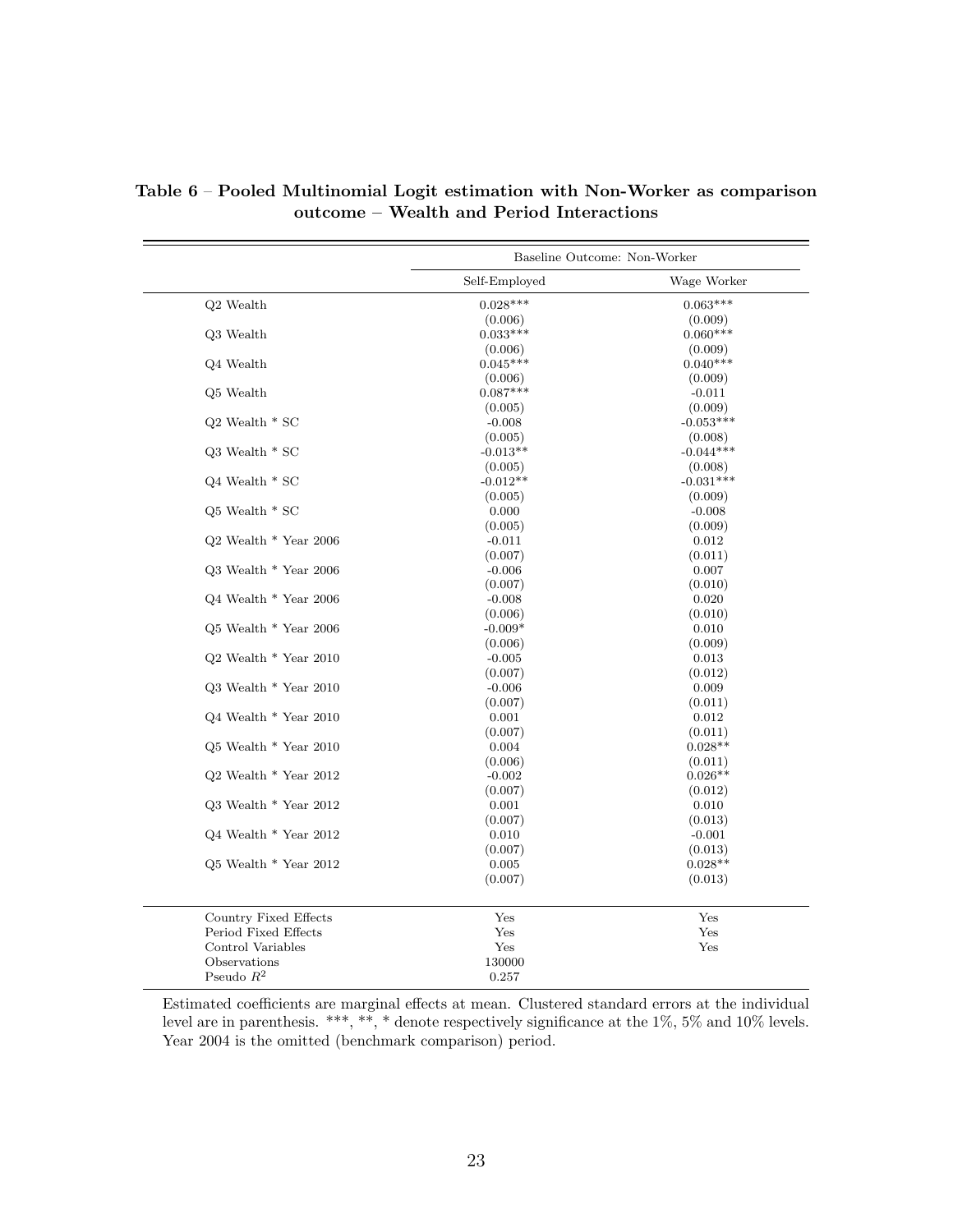our estimated parameter of -0.023 (for the 2010 interaction term), suggests that entry costs exert a more pronounced negative impact on the propensity of those individuals to become self-employed, in 2010 compared to the periods 2004, 2006 and 2012. That is the case for individuals in the fourth quantile, and even those at the top of the wealth distribution (fifth quantile). Because we exploit time variation to capture the crisis effects, these findings can be interpreted this way: Although the global crisis had not made wealthier people particularly more likely to start a new venture, it seems to have a negative impact on the propensity to become self-empployed, when the occurring severe liquidity constraints that took place during that period, are coupled with the additional burden of start-up costs. Interestingly enough, we also find that the non-dynamic effects of start-up costs (the wealth quintiles interaction terms with start-up costs) become insignificant once we introduce the dynamic effects (interactions with period indicators). This result highlights the fact that the joint effects of liquidity constraints and start-up costs on the propensity to become self-employed, have an important dynamic component, thus are likely to vary with the business cycle.

A few words can be said regarding our control variables. With respect to the sociodemographic variables, the results are generally consistent with what has been documented in many other empirical studies in the occupational choice literature. For instance, highly educated individuals and men are relatively more likely to be self-employed, while married persons are found to be less inclined to become so. Since our target population is people aged 50 and more, the entrepreneurship-age profile has an inverted U-shape, which is consistent with the fact that self-employment increases with age, but at the same time, highlights the evidence that the non-employment population is rather preponderant (compared to entrepreneurs) after a certain advanced age. We do not find significant evidence that higher start-up costs are associated with higher quality (or innovative) entrepreneurship. Recall that we capture this possibility by introducing an interaction term between start-up costs and education (a proxy for ability). This result is somehow consistent with the ambiguity that exists in this regard in the literature. In fact, it has also been argued that low start-up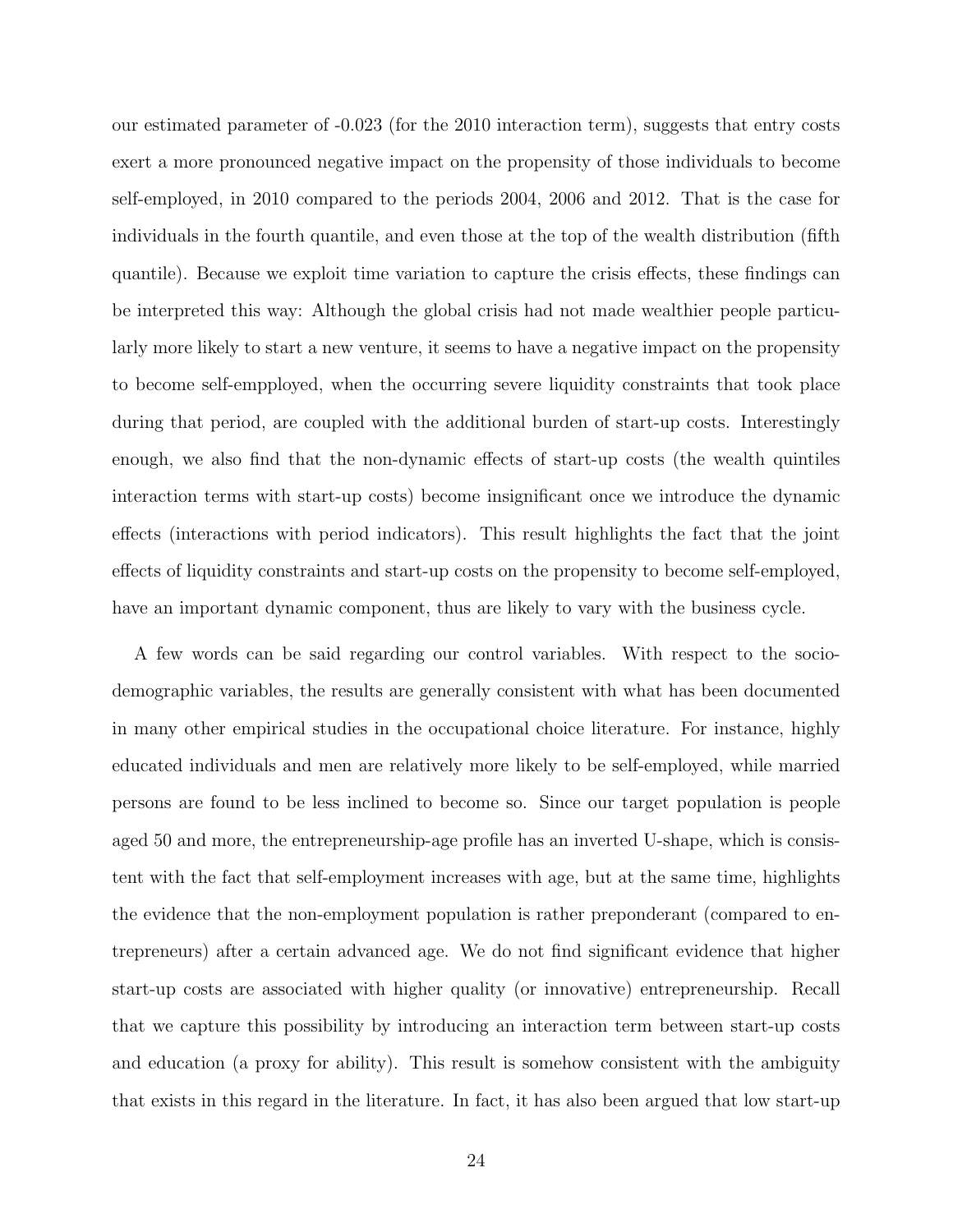|                                  | Baseline Outcome: Non-Worker |                        |  |
|----------------------------------|------------------------------|------------------------|--|
|                                  | Self-Employed                | Wage Worker            |  |
| $Q2$ Wealth                      | $0.029***$                   | $0.063***$             |  |
|                                  | (0.006)                      | (0.009)                |  |
| Q3 Wealth                        | $0.036***$                   | $0.060***$             |  |
|                                  | (0.006)                      | (0.009)                |  |
| Q4 Wealth                        | $0.047***$                   | $0.039***$             |  |
|                                  | (0.006)                      | (0.009)                |  |
| $Q5$ Wealth                      | $0.088***$                   | $-0.012*$              |  |
|                                  | (0.006)                      | (0.009)                |  |
| $Q2$ Wealth $*$ Year 2006        | $-0.012$                     | 0.005                  |  |
|                                  | (0.008)                      | (0.012)                |  |
| $Q3$ Wealth $*$ Year 2006        | $-0.013*$                    | 0.007                  |  |
|                                  | (0.007)                      | (0.011)                |  |
| $Q4$ Wealth $*$ Year 2006        | $-0.011$                     | $0.022**$              |  |
|                                  | (0.007)                      | (0.010)                |  |
| $Q5$ Wealth $*$ Year 2006        | $-0.011*$                    | 0.011                  |  |
|                                  | (0.006)                      | (0.010)                |  |
| $Q2$ Wealth $*$ Year 2010        | $-0.009$                     | $0.026**$              |  |
|                                  | (0.009)                      | (0.013)                |  |
| Q3 Wealth * Year 2010            | $-0.016**$                   | 0.007                  |  |
|                                  | (0.008)                      | (0.011)                |  |
| $Q4$ Wealth $*$ Year 2010        | $-0.006$                     | 0.020                  |  |
|                                  | (0.007)                      | (0.012)                |  |
| $Q5$ Wealth $*$ Year 2010        | $-0.006$                     | $0.036***$             |  |
|                                  | (0.007)                      | (0.012)                |  |
| $Q2$ Wealth $*$ Year 2012        | 0.053                        | $0.334***$             |  |
|                                  | (0.049)                      | (0.079)                |  |
| $Q3$ Wealth $*$ Year 2012        | 0.063                        | $-0.096$               |  |
|                                  | (0.041)                      | (0.076)<br>$-0.287***$ |  |
| $Q4$ Wealth $*$ Year 2012        | $-0.039$                     |                        |  |
| $Q5$ Wealth $*$ Year 2012        | (0.038)<br>0.000             | (0.083)<br>$-0.369***$ |  |
|                                  |                              |                        |  |
| $Q2$ Wealth $*$ SC $*$ Year 2006 | (0.037)<br>$-0.002$          | (0.104)<br>$-0.018$    |  |
|                                  | (0.007)                      | (0.011)                |  |
| Q3 Wealth $*$ SC $*$ Year 2006   | $-0.019***$                  | $-0.004$               |  |
|                                  | (0.006)                      | (0.010)                |  |
| Q4 Wealth $*$ SC $*$ Year 2006   | $-0.008$                     | 0.006                  |  |
|                                  | (0.006)                      | (0.010)                |  |
| $Q5$ Wealth $*$ SC $*$ Year 2006 | $-0.005$                     | 0.005                  |  |
|                                  | (0.004)                      | (0.010)                |  |
| $Q2$ Wealth $*$ SC $*$ Year 2010 | $-0.007$                     | $0.026*$               |  |
|                                  | (0.010)                      | (0.016)                |  |
| Q3 Wealth $*$ SC $*$ Year 2010   | $-0.023***$                  | 0.014                  |  |
|                                  | (0.009)                      | (0.014)                |  |
| Q4 Wealth $*$ SC $*$ Year 2010   | $-0.015*$                    | 0.017                  |  |
|                                  | (0.007)                      | (0.014)                |  |
| Q5 Wealth $*$ SC $*$ Year 2010   | $-0.022***$                  | 0.016                  |  |
|                                  | (0.006)                      | (0.014)                |  |
| Q2 Wealth $*$ SC $*$ Year 2012   | 0.086                        | $0.483***$             |  |
|                                  | (0.076)                      | (0.123)                |  |
| Q3 Wealth $*$ SC $*$ Year 2012   | 0.094                        | $-0.172$               |  |
|                                  | (0.063)                      | (0.123)                |  |
| $Q4$ Wealth $*$ SC $*$ Year 2012 | $-0.082$                     | $-0.461***$            |  |
|                                  | (0.060)                      | (0.133)                |  |
| Q5 Wealth $*$ SC $*$ Year 2012   | $-0.010$                     | $-0.621***$            |  |
|                                  | (0.058)                      | (0.162)                |  |

#### Table 7 – Pooled Multinomial Logit estimation with Non-Worker as comparison outcome – Testing Crisis and Start-up Costs Interaction Effects

Year 2004 is the omitted (benchmark comparison) period. We still control for the non dynamic effects of SC on wealth quintiles, and they turn out to be all insignificant for the entrepreneurs predicted outcome. They are omitted from the table for the sake of readability.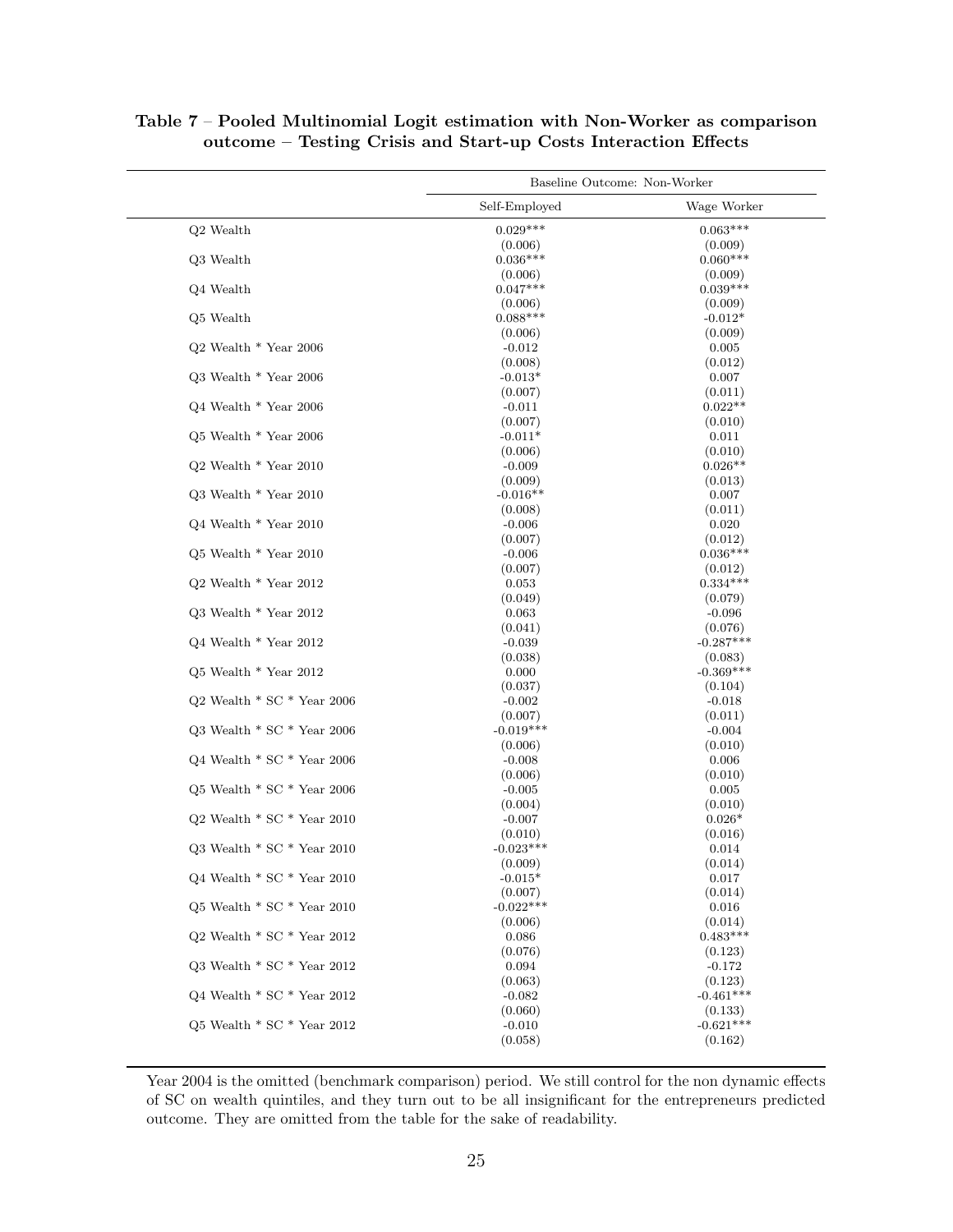costs may lead to the entry of high quality entrepreneurs because lower costs are associated with more dynamic markets and lower levels of corruption (see Djankov et al., 2002 or De Soto, 1989). As for the institutional control variables, we find that better access to credit has a positive effect on the relative propensity to become self-employed. However, the tax regulations and the replacement ratio configurations do not appear to play a significant role in the occupational choice decision.

## 5 Conclusion

Recent theoretical work and empirical evidence show that institutional factors such as the extent of liquidity constraints and start-up costs, significantly influence the individual decision to become self-employed. This paper takes advantage of new data to further explore this issue. Our interest has been on the joint effect of liquidity constraints and start-up costs on the propensity of individuals to start their own business. We refer to this effect as the start-up costs hypothesis. The idea is that, wealthier individuals are more likely to become self-employed, yet start-up costs decrease the marginal value of wealth. As a result, there is an increase in the minimum level of wealth which is optimally required to start one own business. We stress the fact that start-up costs in our sense, need to be viewed as a disutility coming from the burdensome regulations that an aspiring entrepreneur has to comply with, before starting his (her) new venture. The dynamic feature of our data has allowed us, in particular, to investigate effects of the 2008 global crisis. The latter has brought the issue of liquidity constraints to the forefront because of the large and rapid decline in personal wealth and venture capital funding, as well as the severe tightening of credit to small businesses, which took place. Given this unfavourable global economic and financial environment, one can imagine that wealth might play a bigger role for entrepreneurship entry, and that the marginal effects of start-up costs might be more pronounced.

We have documented a positive relationship between self-employment and wealth. More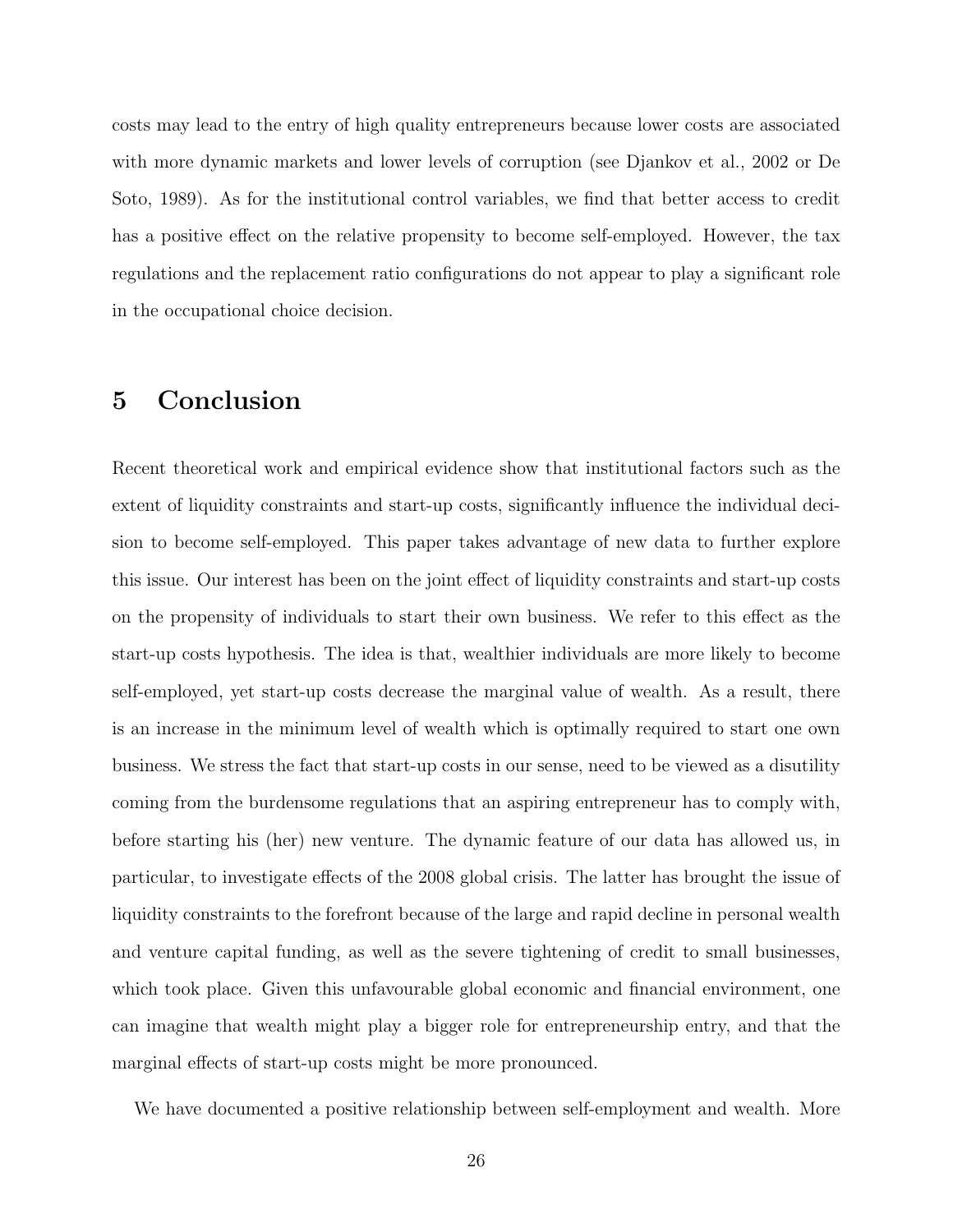importantly, the start-up costs hypothesis is supported by our empirical analysis. Our identification strategy has been to exploit the timing of the crisis to capture its effects. We have not found strong evidence that wealth had particularly played a bigger role during the crisis period (that is in 2010, compared to the periods before and after). However, results clearly show that the detrimental impacts of start-up costs–on the entrepreneurship-wealth relationship– had been more marked during the crisis. In other words, the addition of startup costs to the liquidity constraints, had been the main driver of the negative influence of the global crisis.

Our analysis is based on data on older people (50-80 years old). We have highlighted the fact that the effects of entry costs essentially depend on individual's level of wealth. Assuming that older people are generally wealthier than younger people, the effects might be particularly substantial if the latter are included in the analysis. It might be interesting to perform a life cycle empirical investigation. But this depends in great extent on the availability of relevant data. Further research could also build on the evidence in this paper to investigate at the theoretical level the mechanisms through which costly entry regulations could intervene in the occupational choice decision during times of severe liquidity constraints such as in credit crunches or following negative wealth shocks.

## References

- [1] Block, J. H. , P. Darnihamedani, J. Hessels and A. Simonyan, 2015, "Start-up Costs, Taxes and Innovative Entrepreneurship", Tinbergen Institute Discussion Paper 2015- 013/VII
- [2] Bosch, M. and W. Maloney, 2008, "Cyclical Movements in Unemployment and Informality in Developing Countries", mimeo.
- [3] Branstetter, L. , F. Lima, L. J. Taylor and A. Venancio, 2013, "Do Entry Regulations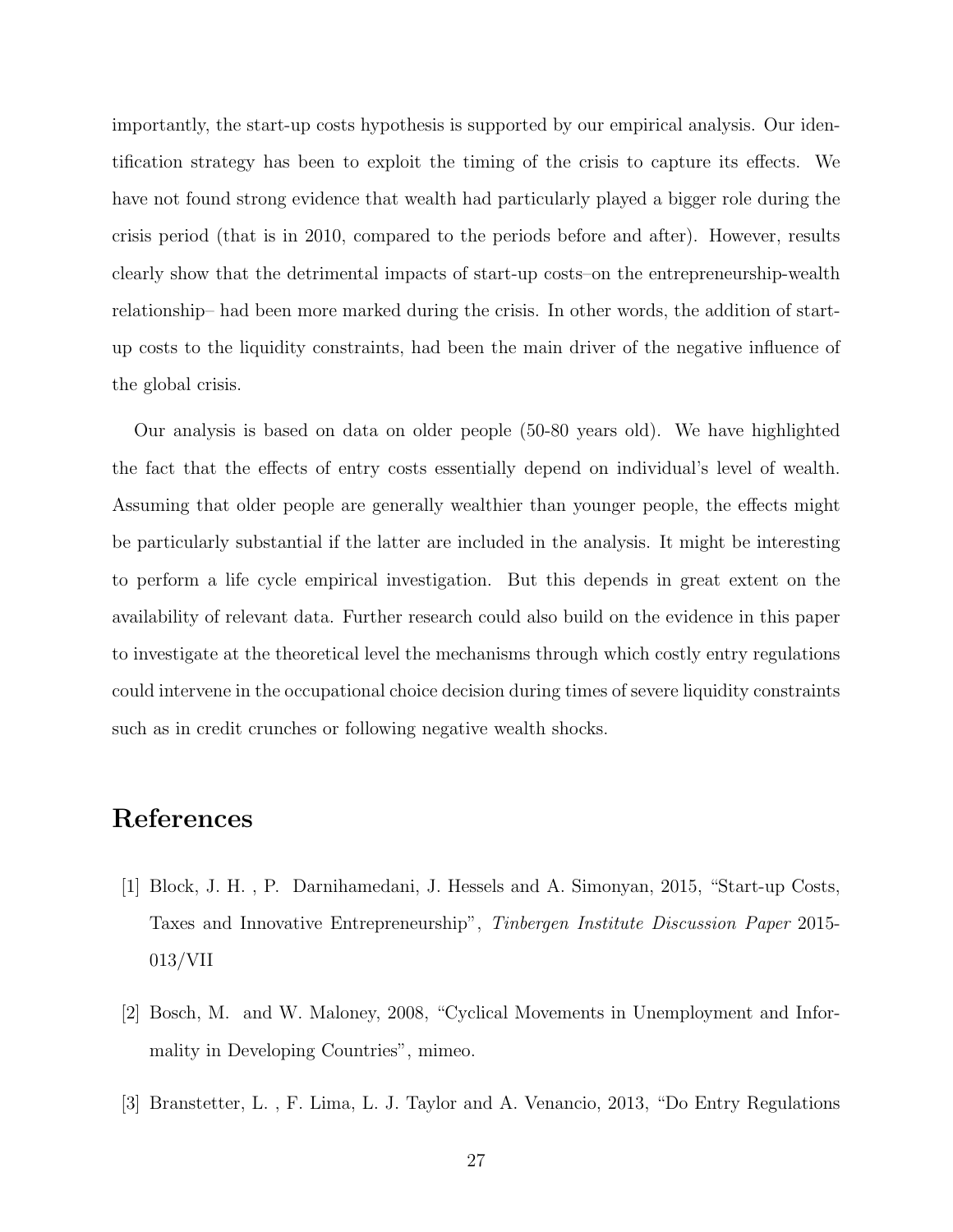Deter Entrepreneurship and Job Creation? Evidence from recent reforms in Portugal", The Economic Journal 124(577), 805-832.

- [4] Cagetti, M. and M. De Nardi, 2006, "Entrepreneurship, Frictions, and Wealth", Journal of Political Economy 114(5), 835-870.
- [5] De Soto, H. ,1989, "The Other Path: The Invisible Revolution in the Third World", New York, USA: Harper and Row.
- [6] Djankov, S. , R. La Porta, F. Lopez-de-Silanes and A. Shleifer, 2002, "The Regulation of Entry", Quaterly Journal of Economics 117(1), 1-37.
- [7] Evans, D. S. and B. Jovanovic, 1989, "An Estimated Model of Entrepreneurial Choice under Liquidity Constraints", *Journal of Political Economy* 97(4), 808-827.
- [8] Fonseca, R., P. Lopez-Garcia and C. A. Pissarides, 2001, "Entrepreneurship, Start-up Costs and Employment", European Economic Review 45(4-6), 697-705.
- [9] Fonseca, R., P. C. Michaud and T. Sopraseuth, 2007, "Entrepreneurship, Wealth, Liquidity Constraints and Start-up Costs", Comparative Law and Policy Journal 28(4), 637-674.
- [10] Hochguertel, S. , 2010, "Self-Employment Around Retirement Age", Tinbergen Institute Discussion Paper (TI) 2010-067/3.
- [11] Hurst, E. and A. Lusardi, 2004, "Liquidity Constraints, Household Wealth and Entrepreneurship", Journal of Political Economy 112(2), 319-47.
- [12] Kaiser, H. F. , 1960, "The Application of Electronic Computers to Factor Analysis", Educational and Psychological Measurement 20, 141-151.
- [13] Klapper, L. , L. Laeven and , R. Rajan, 2006, "Entry Regulation as a Barrier to Entrepreneurship", Journal of Financial Economics 82(3), 591-629.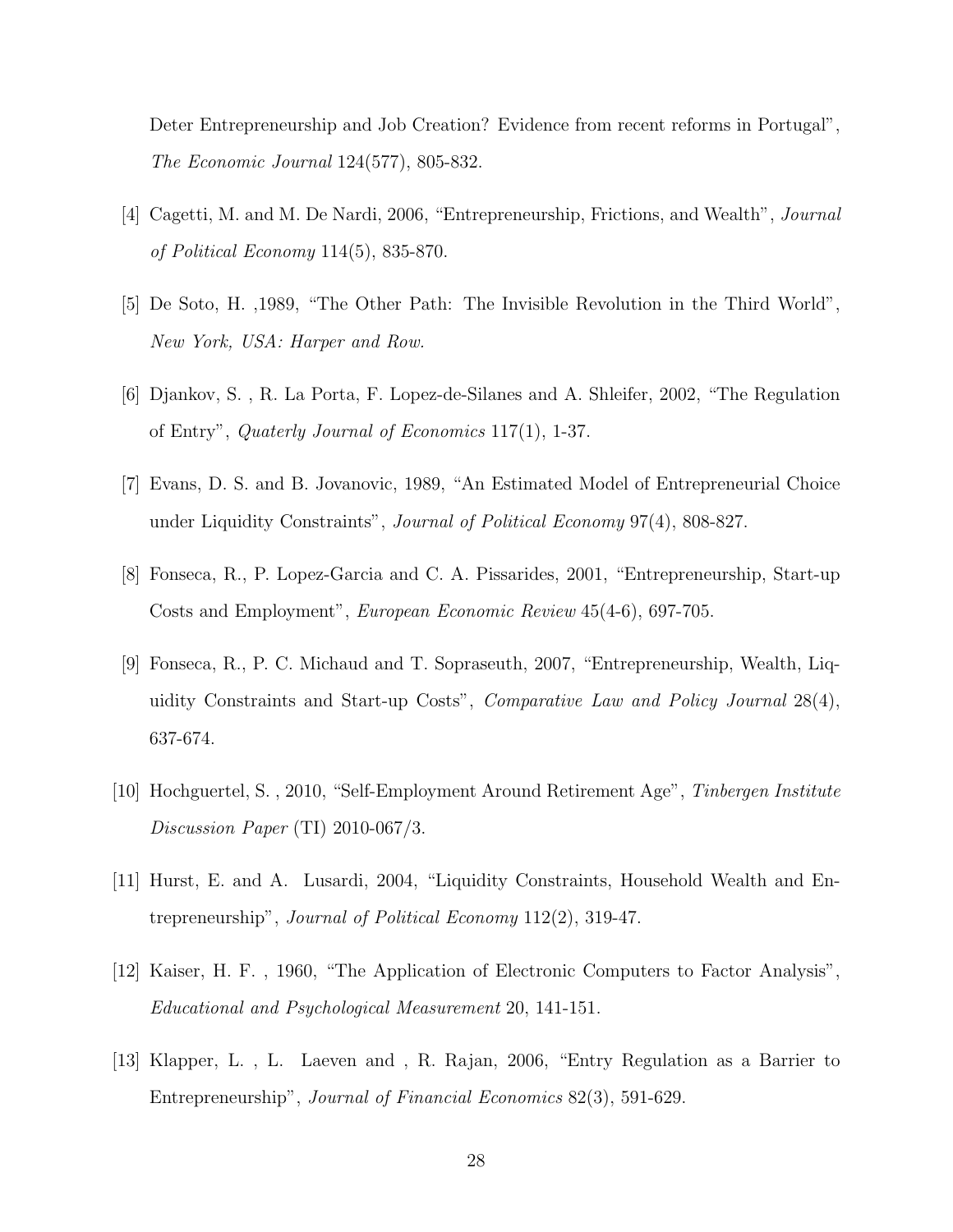- [14] Loayza, N. V. and J. Rigolini, 2011, "Informal Employment: Safety Net or Growth Engine?", World Development 39(9), 1503-1515.
- [15] Monteiro, J. C. M. and J. J. Assuncao, 2012, "Coming out of the Shadows? Estimating the Impact of Bureaucracy Simplifications and Tax Cut on Formality in Brazilian Microenterprises", Journal of Development Economics 99(1), 105-115.
- [16] Nicoletti, G. , S. Scarpetta and O. Boylaud, 1999, "Summary Indicators of Product Market Regulation with an Extension to Employment Protection Legislation", OECD Economics Department Working Paper 225
- [17] Quadrini, V. , 2009, "Entrepreneurship in Macroeconomics", Annals of Finance 5(3-4), 295-311.
- [18] Quinn, J. F. ,1980, "Labor Force Patterns of Older Self-Employed Workers", Social Security Bulletin 43(4), 17-28.
- [19] Rissman, E. R. , 2007, "Labor Market Transitions and Self-Employment", Working Paper No. 2007-14, Federal Reserve Board of Chicago.
- [20] Rostam-Afschar, D. , 2013, "Entry Regulation and Entrepreneurship: A Natural Experiment in German Craftsmanship", Empirical Economics, December, 1-35.
- [21] Zissimopoulos, J. M. and L. A. Karoly, 2007, "Transition to Self-Employment at Older Ages: The Role of Wealth, Health, Health Insurance and Other Factors", Labour Economics14(2), 269-295.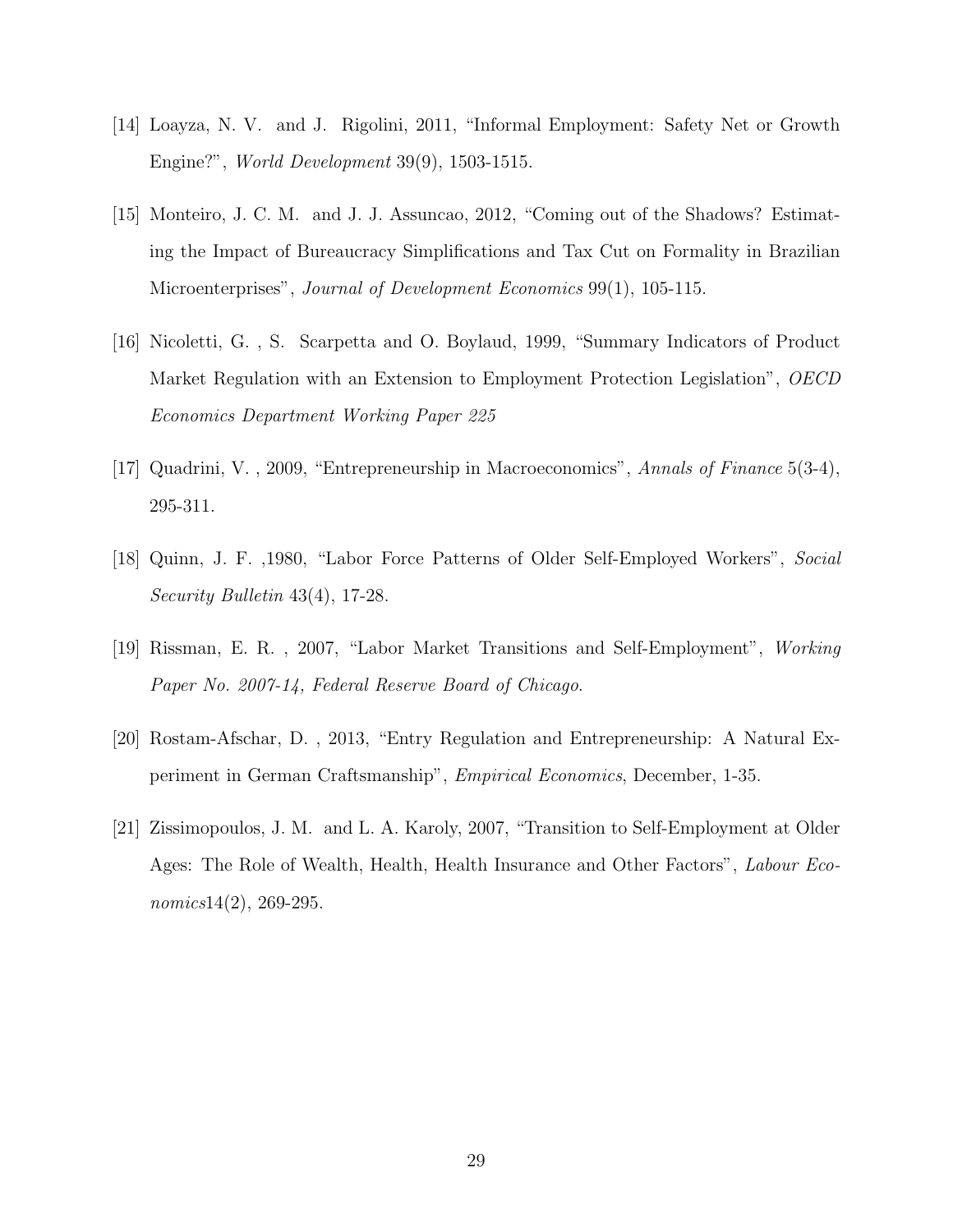## Notes

<sup>1</sup>We use the terms start-up costs and entry costs interchangeably throughout the paper

<sup>2</sup>The third wave (SHARELIFE) which is conducted in 2008/2009, focusses on people's life histories and is not relevant for our work.

<sup>3</sup>Because the 2008 observations are only available for ELSA and SHARE, we do not include them in the econometric analysis undertaken in the next section.

<sup>4</sup>We use the terms "self-employed" and "entrepreneur" interchangeably.

<sup>5</sup>See OECD (2011), Labour Force Statistics or World Development Indicators (World Bank DataBank)

<sup>6</sup>Kaiser (1960)'s criterion (which is to keep factors with eigenvalues  $\geq$  1) is used to retain relevant factors and predict scores. The latter are centered to 0 and normalized to have unit variance by default.

<sup>7</sup>Further details on all these indicators can be found on the World Bank's Doing Business website.

8 In fact, the "Start-up Costs" variable (SC) loses its significance in our full specification: equation (3)

<sup>9</sup>Using current wealth instead of wealth at the moment of transitioning, can be viewed to some extent, as committing a measurement error on the true value of wealth (ex ante). In that particular case, our estimated effects should suffer from attenuation bias (downward bias). This bias is not a concern here because a correction would only strengthen our main results. Another source of endogeneity of the wealth variable is the reverse causality issue (simultaneity bias). That is, self-employment helping people to become wealthier. Although we cannot totally discard this possibility, one should nevertheless keep in mind that our measure of wealth is not an ex-post measure neither; therefore the bias (if any at all) is most likely to be marginal.

 $10$ We only report the key estimated interaction parameters of interest. Remaining estimates are available upon request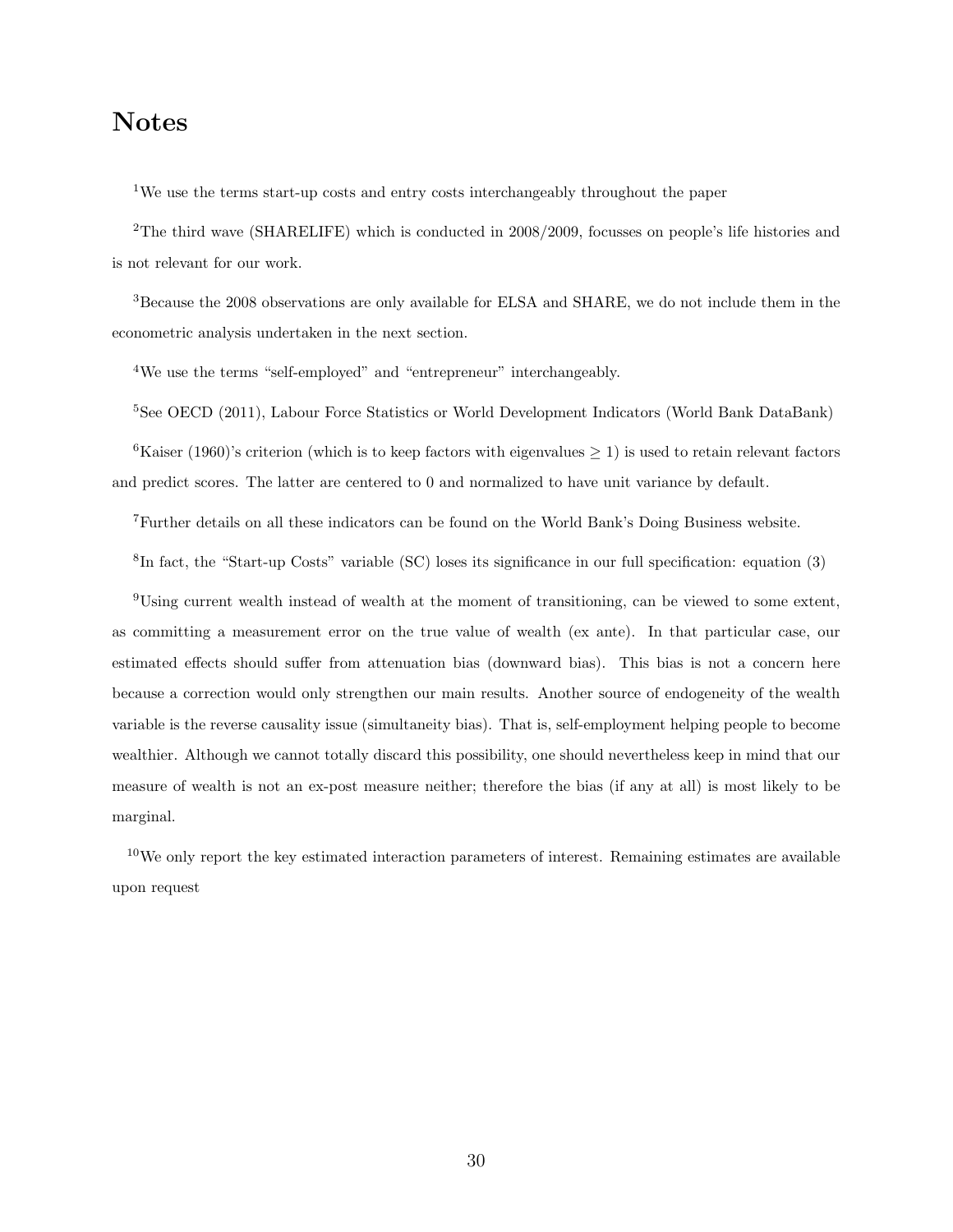## Appendices

## A Selected country figures

Figure A1. United States: Percentage of Self-Employed and Wage workers over Wealth Classes



Note: SHARE, HRS and ELSA data and authors' calculations. Individuals are now sorted into 10 ascending equal wealth classes –Each includes 10 % of all individuals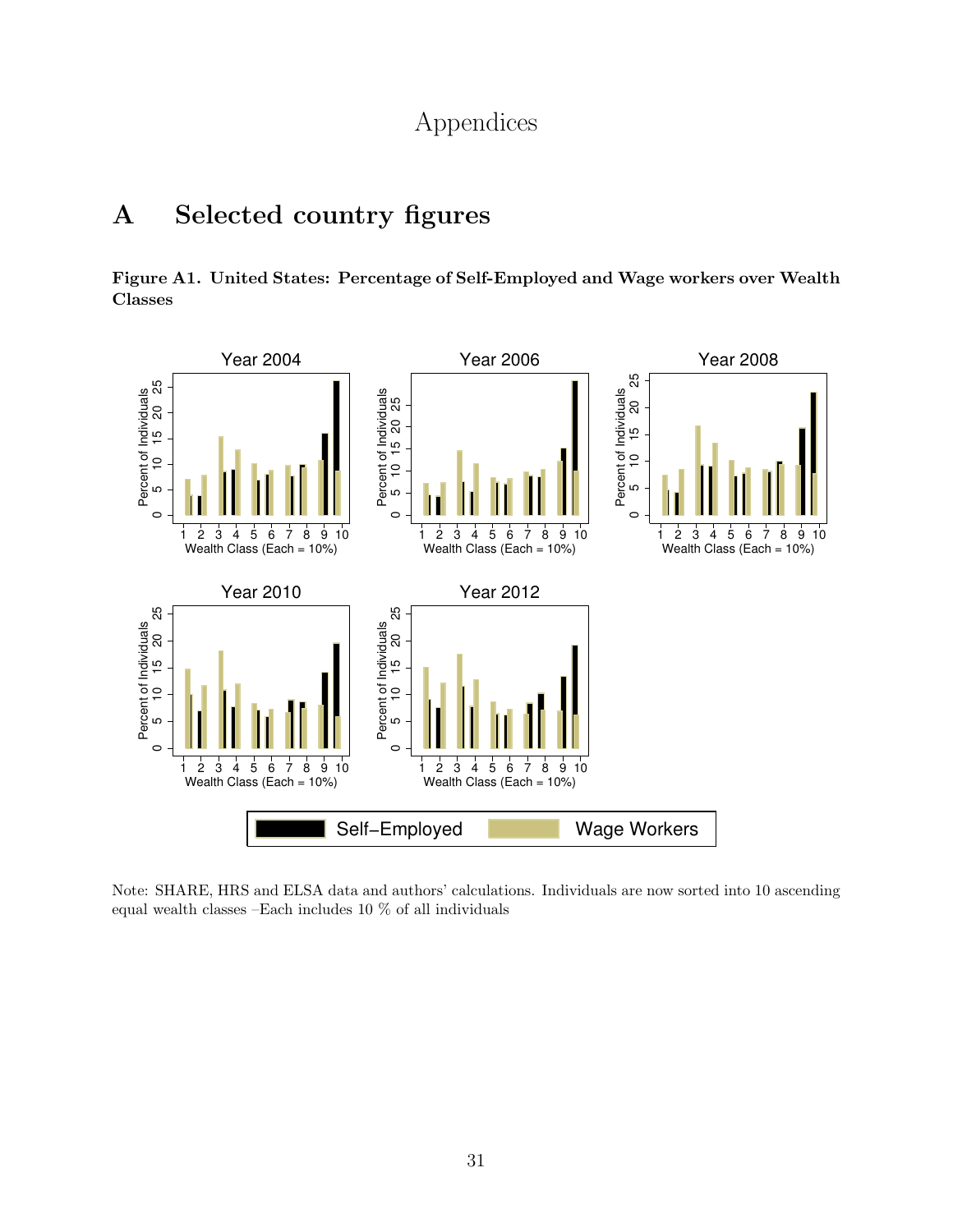

Figure A2. England: Percentage of Self-Employed and Wage workers over Wealth Classes

Note: SHARE, HRS and ELSA data and authors' calculations. Individuals are now sorted into 10 ascending equal wealth classes –Each includes 10 % of all individuals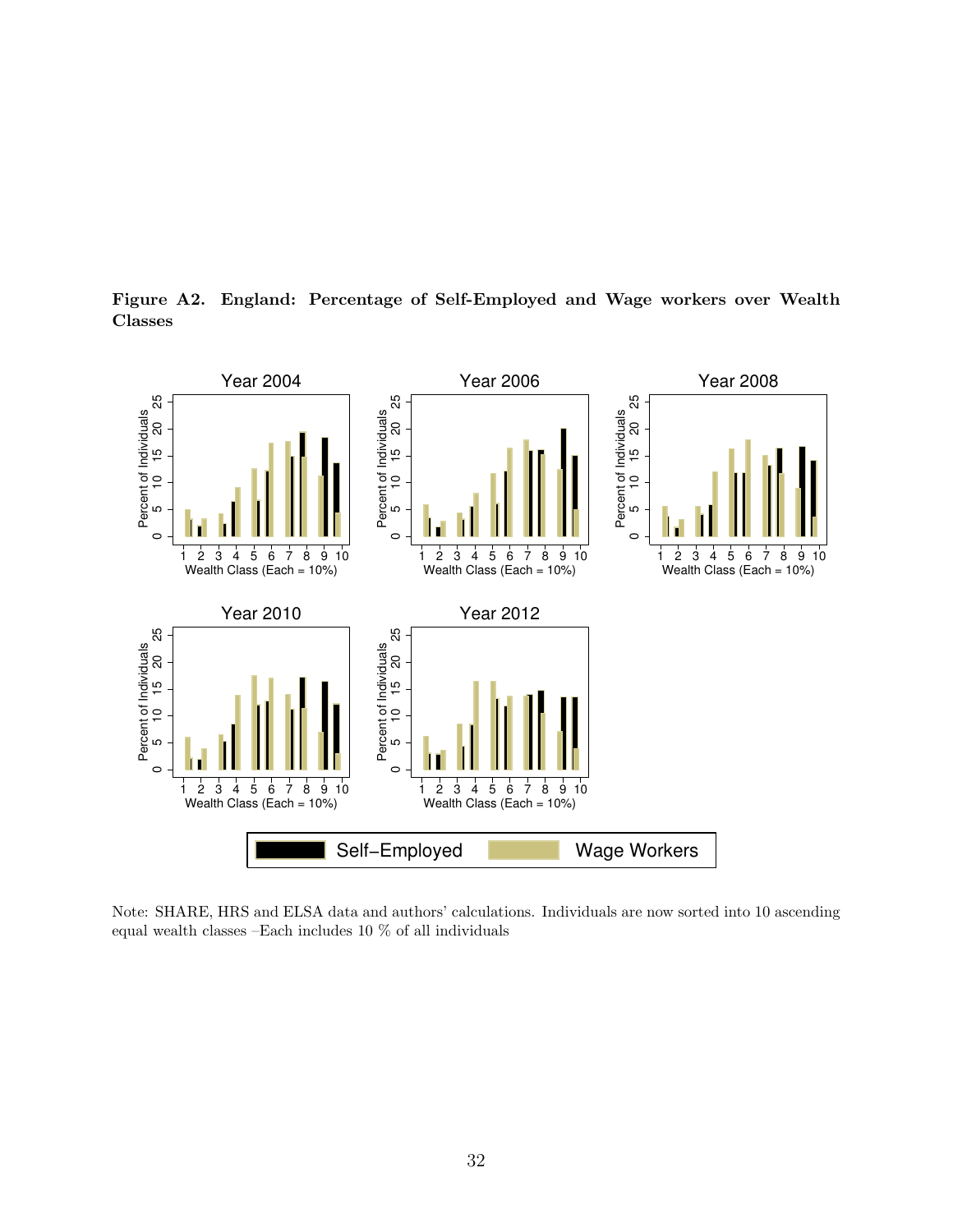

Figure A3. Italy: Percentage of Self-Employed and Wage workers over Wealth Classes

Note: SHARE, HRS and ELSA data and authors' calculations. Individuals are now sorted into 10 ascending equal wealth classes –Each includes 10 % of all individuals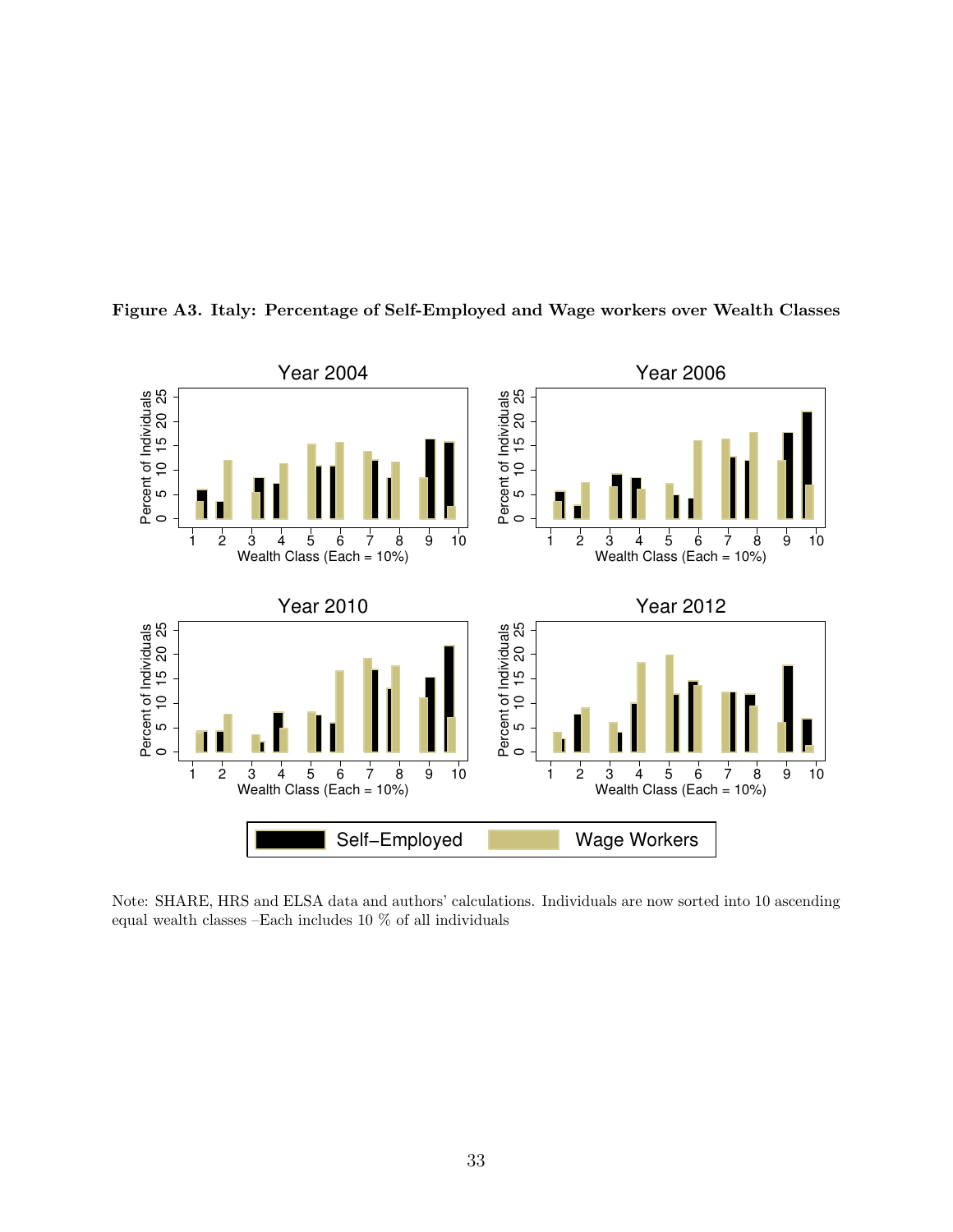Figure A4. Germany: Percentage of Self-Employed and Wage workers over Wealth Classes



Note: SHARE, HRS and ELSA data and authors' calculations. Individuals are now sorted into 10 ascending equal wealth classes –Each includes 10 % of all individuals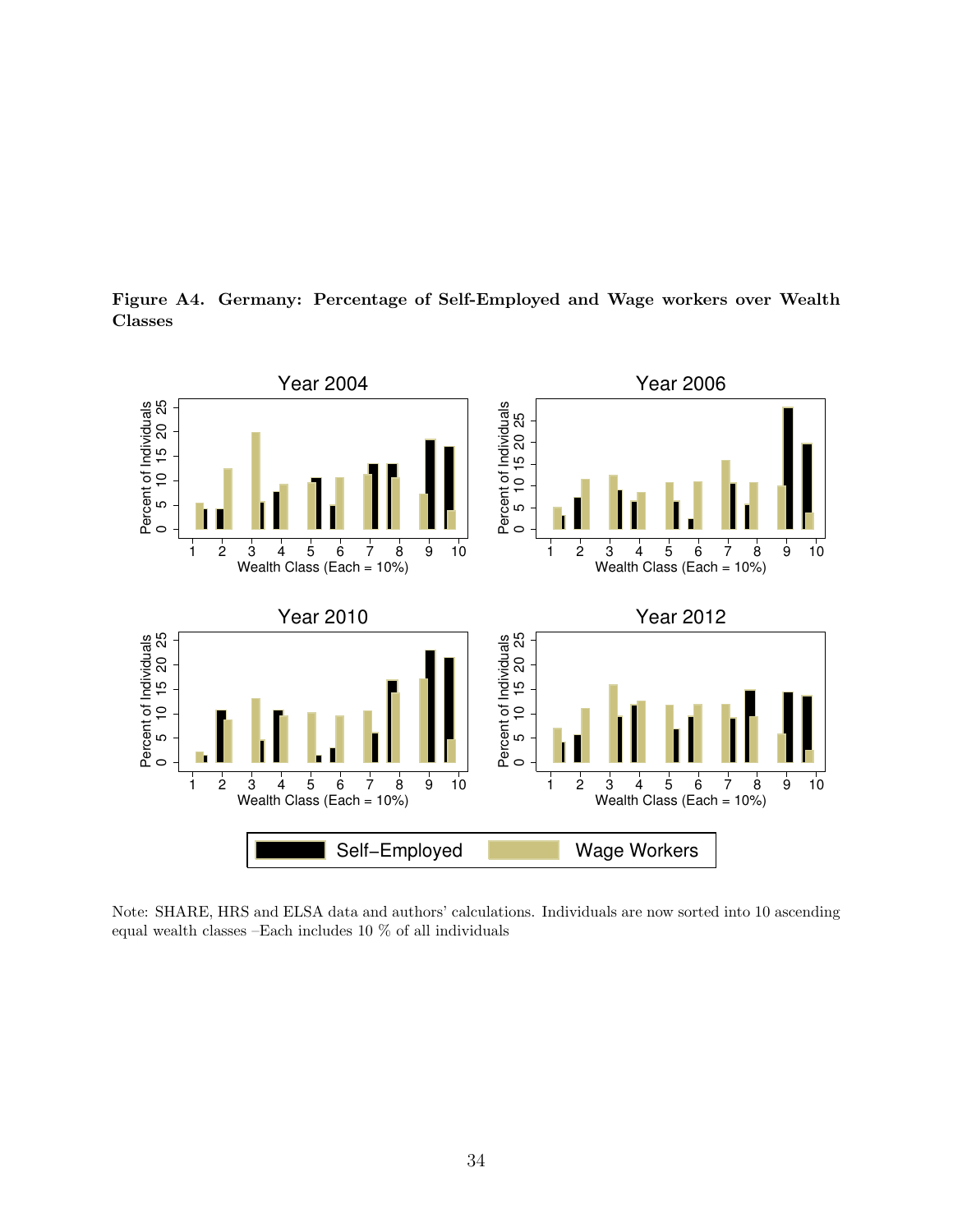Figure A5. The Netherlands: Percentage of Self-Employed and Wage workers over Wealth Classes



Note: SHARE, HRS and ELSA data and authors' calculations. Individuals are now sorted into 10 ascending equal wealth classes –Each includes 10 % of all individuals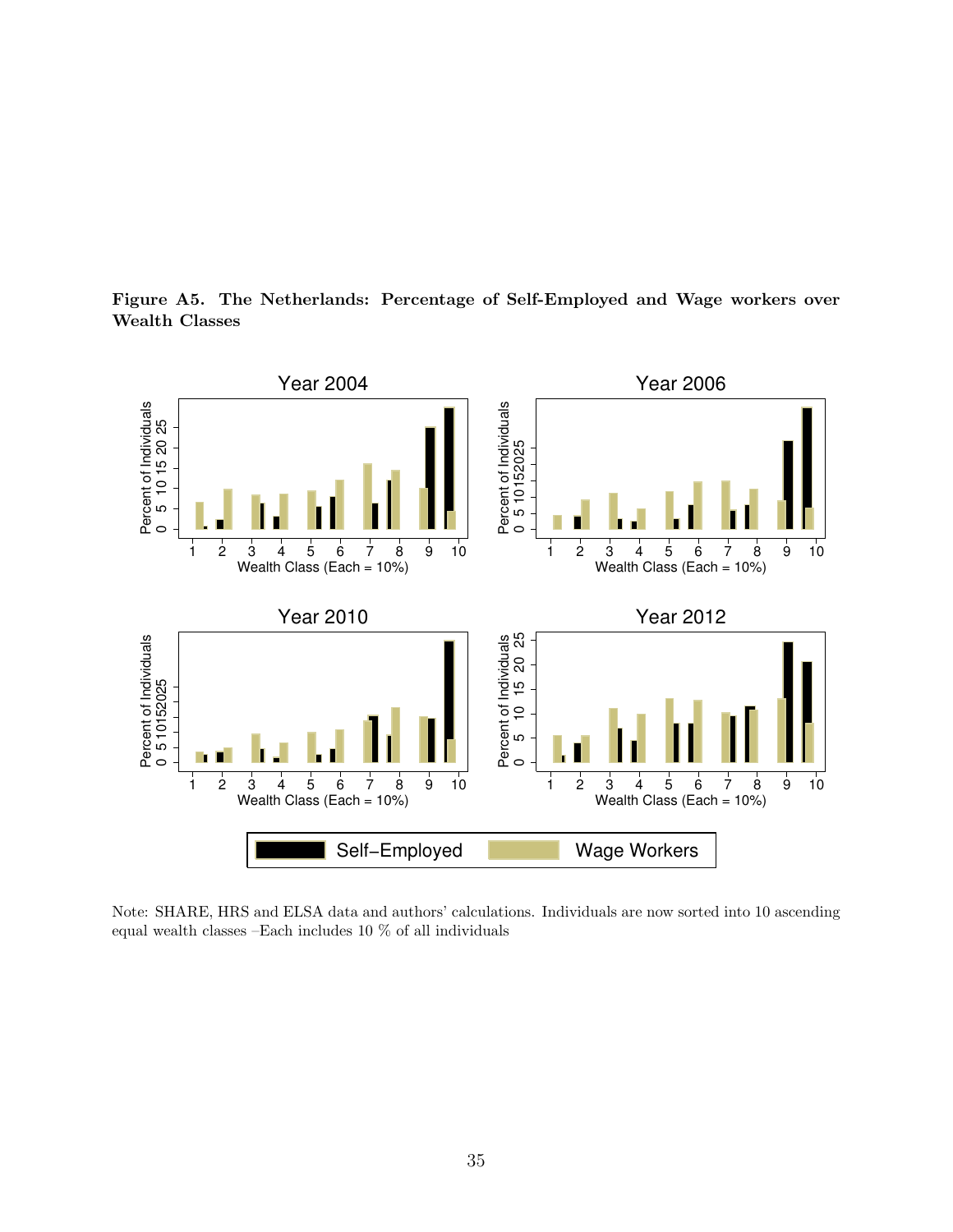

Figure A6. Spain: Percentage of Self-Employed and Wage workers over Wealth Classes

Note: SHARE, HRS and ELSA data and authors' calculations. Individuals are now sorted into 10 ascending equal wealth classes –Each includes 10 % of all individuals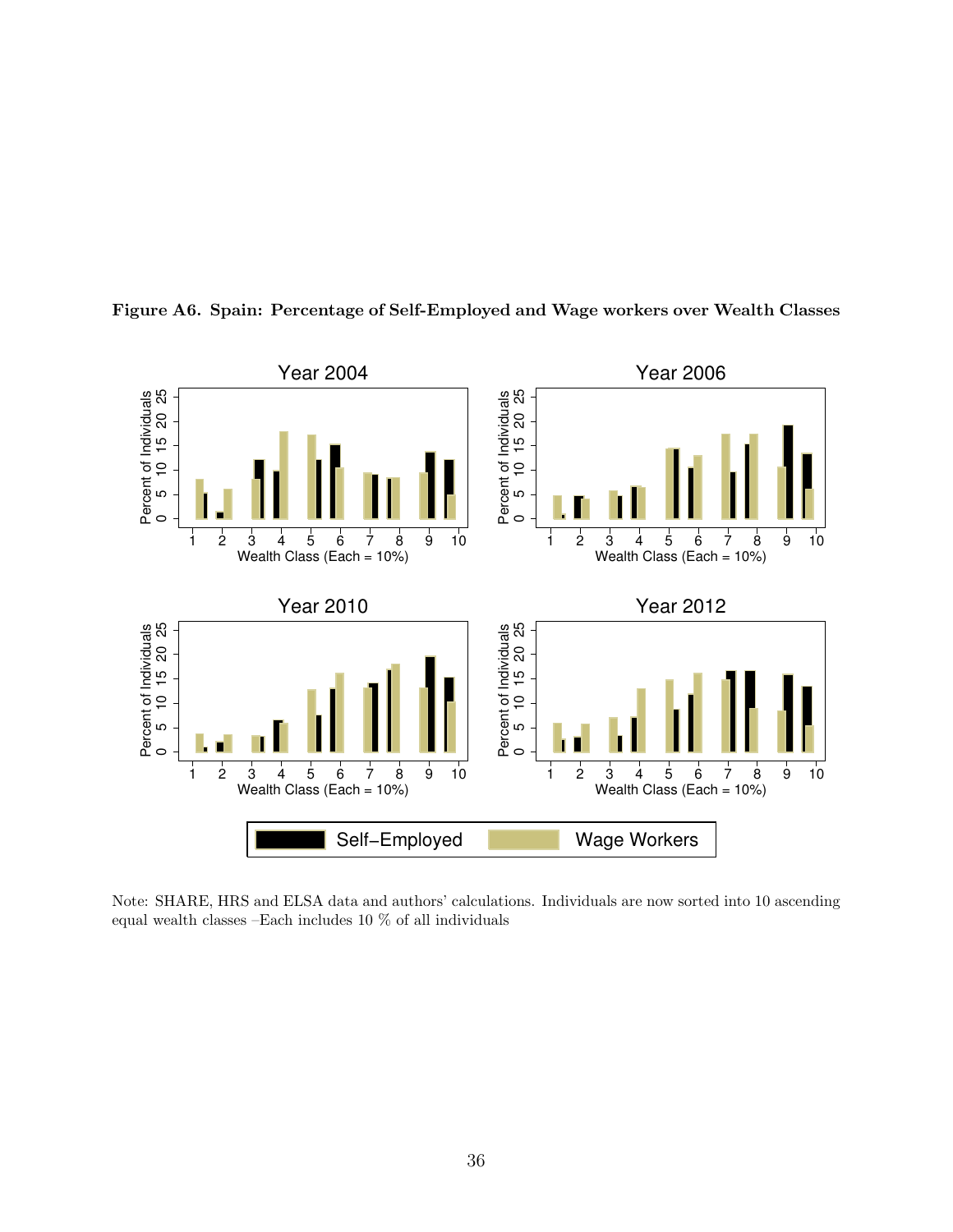## B Robustness